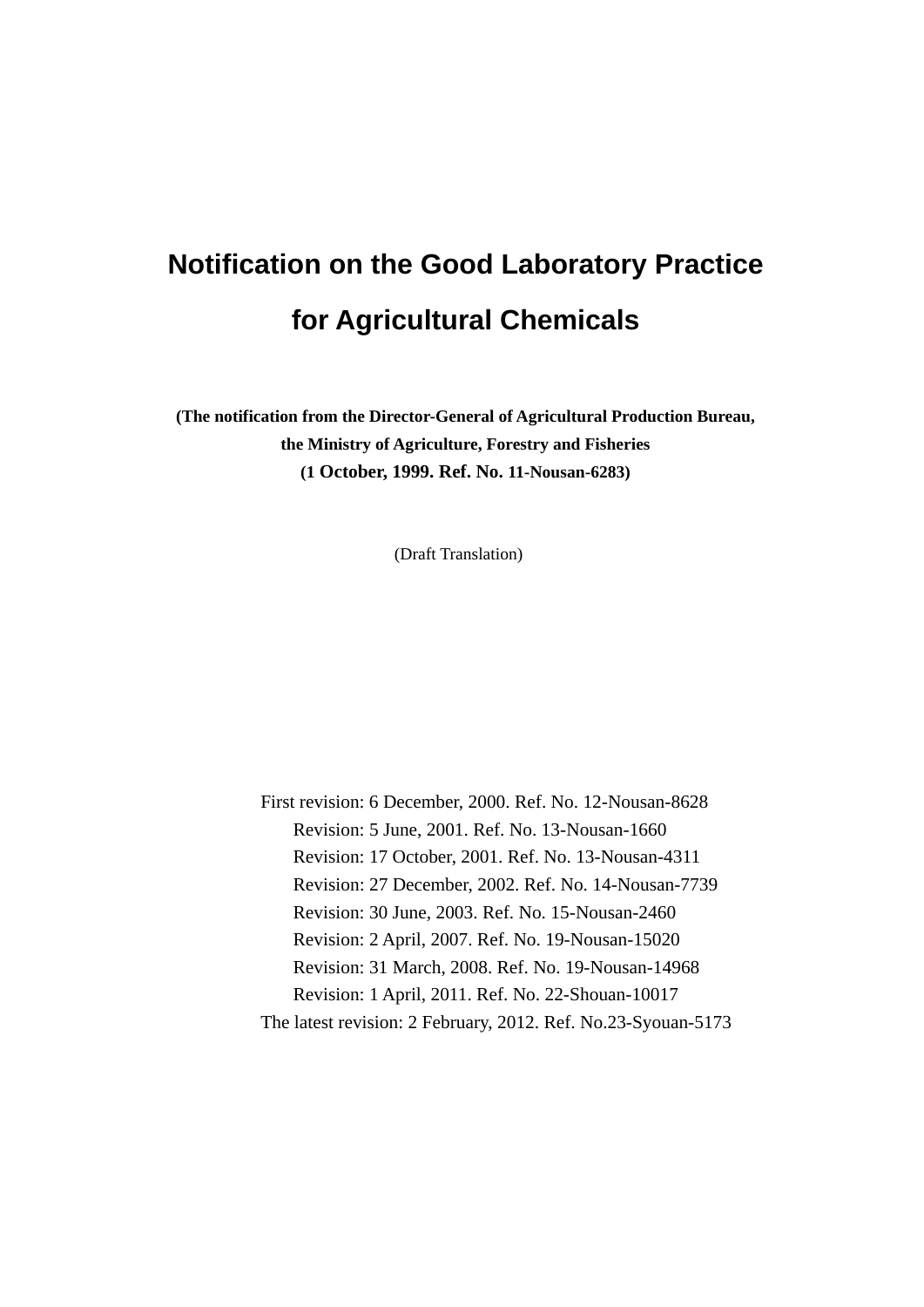#### **The Good Laboratory Practice for Agricultural Chemicals**

#### **Section 1: The Good Laboratory Practice for Agricultural Chemicals**

The Good Laboratory Practice (GLP) for Agricultural Chemicals is to further ensure the reliability of the study reports on agricultural chemicals submitted for the application for registration of agricultural chemicals in accordance with the provision of Paragraph 2 of Article 2 as well as Paragraph 6 of Article 15-2 and Paragraph 1 of Article 6-2 as well as Paragraph 6 of Article 15-2 of the Agricultural Chemicals Regulation Law (Law No. 82, 1948) (hereinafter referred to as "the Law") through systematically ensuring the observance of the standards of the GLP for Agricultural Chemicals (hereinafter referred to as "the GLP standards". For details, please refer to the annex to this document) self-observance by the test facility

#### **Section 2: The scope and area of studies applied by the GLP**

The GLP shall be applied to the following scope/area of the studies;

#### **(1) Toxicity / Mutagenicity:**

 The applied studies are those stipulated in a-s of I. (3) of the "Data Requirements for supporting the registration of Agricultural Chemicals" (Ref. No. 12-Nousan-8147 notified by the Director-General, Agricultural Production Bureau, the Ministry of Agriculture, Forestry and Fisheries (MAFF) on 24 November, 2000) (hereinafter referred to as "Data requirements") and the studies stipulated in "3. Results of studies of safety in humans" in the annex of "Standards for safety evaluation of microbial pesticides" attached to "Guidelines for Safety Evaluations of microbial pesticides" (Ref. No. 9-Nousan-5090 notified by the Director-General, Agricultural Production Bureau, MAFF on 29 August, 1997).

# **(2) Metabolism studies in animals and plants and behavior studies in soil and water:**

The applied studies are those stipulated in t-w of I. (3) of the "Data requirements".

### **(3) Physical/chemical property:**

 The applied studies are those stipulated in z of I. (3) of the "Data requirements" (except Color studies, Studies of physical form of the substance and Odor studies.)

#### **(4) Aquatic organism effects:**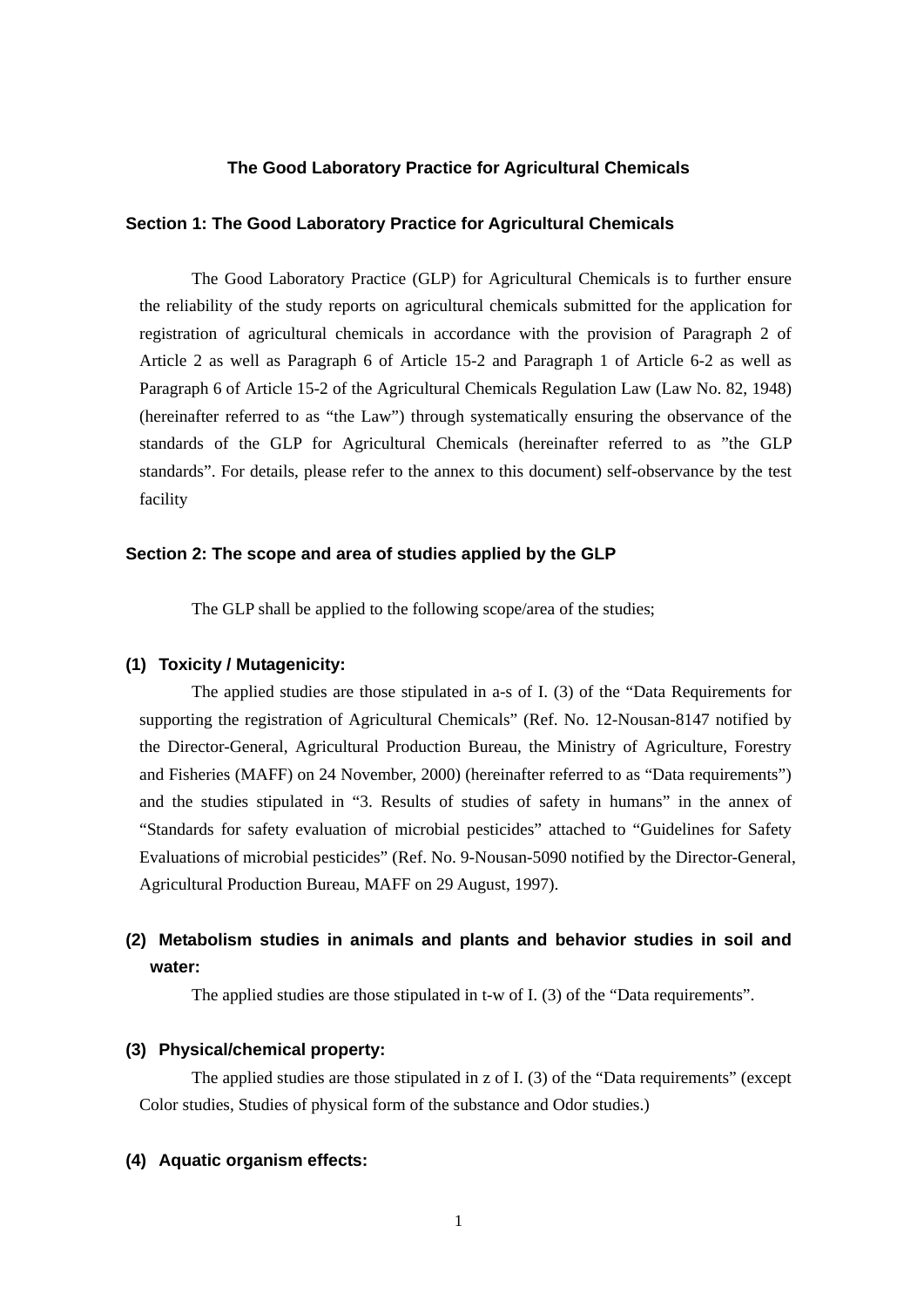The applied studies are those stipulated in x of I. (3) of the "Data requirements"

#### **(5) Residue in crops (except translocation to milk)**

The applied studies are those stipulated in a. I. (4) a. of the "Data requirements" (except translocation to milk.)

#### **Section 3: Acceptance of the Studies Conducted in Accordance with the GLP**

- (1) The studies listed in Section 2 out of the studies submitted for the application for registration of agricultural chemicals in accordance with the provision of Paragraph 2 of Article 2 and Paragraph 1 of Article 6-2 of the Law, shall meet any of the following (i) to (iii).
	- (i) The study shall be conducted in the domestic test facilities which are accredited by the Director-General of Food Safety and Consumer Affairs Bureau (hereinafter referred to as " the Director-General") for "in compliance" with the GLP standards at a frequency of once or more times every three years; or
	- (ii) The study shall be conducted in the test facility which is accredited by the governmental agencies or the other alternative agencies having the authority to conduct the accreditation of the compliance of GLP (which shall be complied with the GLP principle of the Organisation for Economic Co-operation and Development (OECD)); or
	- (iii) When any question arises as a result of the evaluation or by other information about the quality of the study reports which are applied by the GLP and submitted in accordance with the provision of Paragraph 2 of the Article 2 and Paragraph 1 of Article 6-2 of the Law and the question is notified to the applicant for agricultural chemical registration by the Director-General, the resolution of the question is accredited by the Director-General.
- (2) When the applicant for agricultural chemical registration submits the study reports applied by the GLP to the MAFF in accordance with Paragraph 2 of Article 2 and Paragraph 1 of Article 6-2 of the Law, the following documents shall be attached:
	- (i) A GLP compliance statement by the study director which verifies that the study report(s) were conducted in compliance with the GLP standards, the standards for the GLP concerning agricultural chemicals in the country concluding a bilateral agreement on the GLP or the OECD Principles of GLP; and/or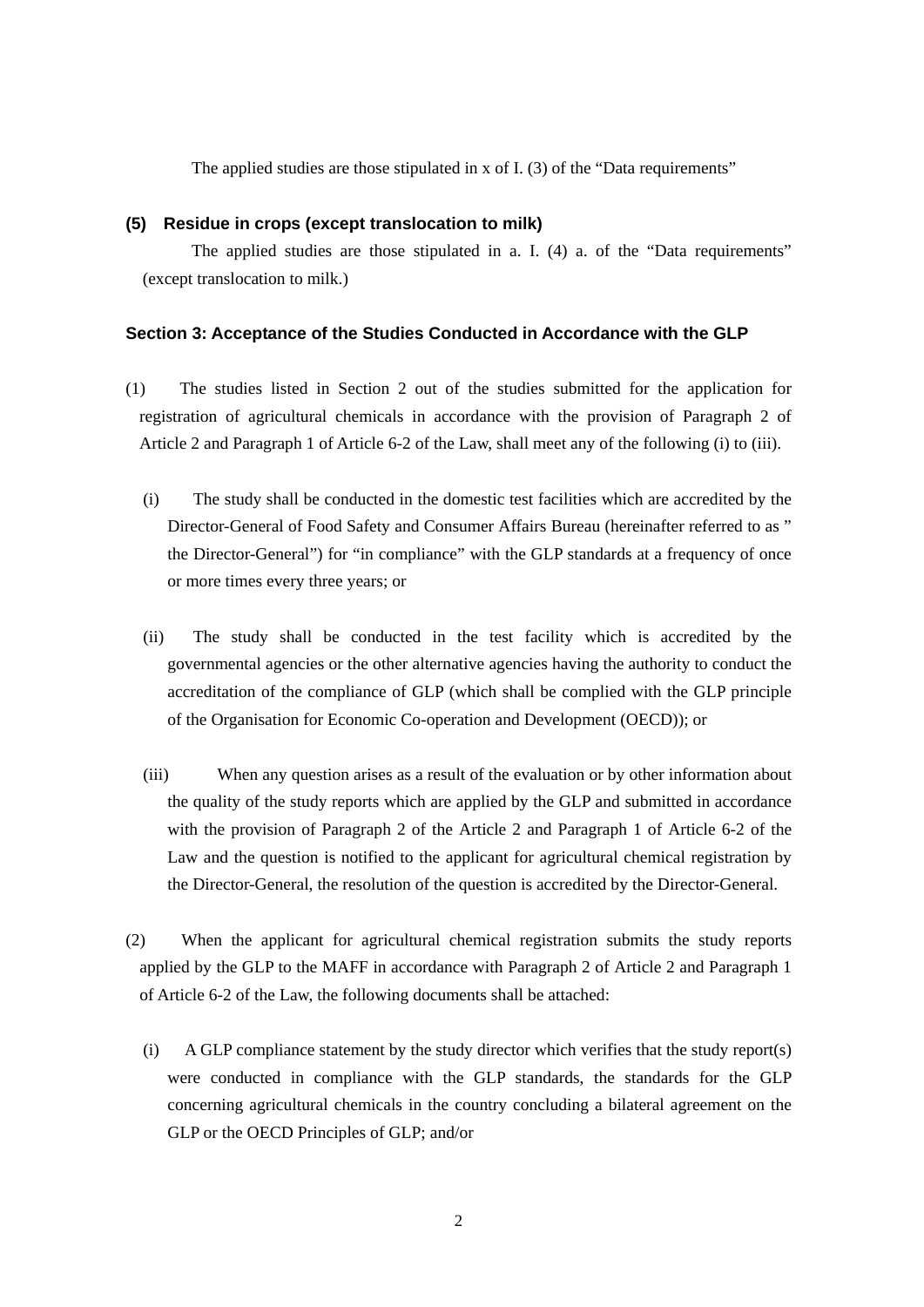(ii) For multi-site studies, a document that clearly describes the interrelationship among all test facilities involved.

#### **Section 4: Application for GLP accreditation**

- (1) When any representative of the test facility (hereinafter referred to as "the GLP applicant") who applies for the accreditation of the GLP compliance by the Director-General under the aforementioned Section 3 (1) (i), the GLP applicant shall use the form of Annex 1, or the applicant for agricultural chemical registration under the aforementioned Section 3 (1) (iii) shall use the form of Annex 2, and submit it to the Director-General with the documents concerning the following (i) to (iv);
	- (i) The outline of the test facility (including the name, address, the established date, the organization and personnel (its position in the organization and in the GLP shall be clearly described.), the site area  $(m^2)$  and building area  $(m^2)$  of the test facility, the building layout and floor layout of the test facility and the type and content of the apparatus arranged);
	- (ii) The summary of the capacity of the test facility conducting the studies and of the studies conducted in the past three year;
	- (iii) The lists of the Standard Operation Procedures (SOP); and
	- (iv) The document recording the personnel career (e.g. Curriculum vitae and research history) and the academic societies to which they belong concerning Test Facility Management(s) (Test Site Management(s), if applicable), Study personnel (including Study Director(s), Principal Investigator(s)), Quality Assurance Programme personnel (QAP) (including the QAP manager) and Archivist.
- (2) Submission of the documents mentioned in Section 4 (1) should be made through "Incorporated Administrative Agency, Food and Agricultural Materials Inspection Center" (hereinafter referred to as "the Center"). In this case, the Center may make a comment to the application.

(3) The Director-General may request the GLP applicant to submit further information/document to accredit the GLP compliance, if necessary. In this case, the GLP applicant may submit them to the Director-General through the Center.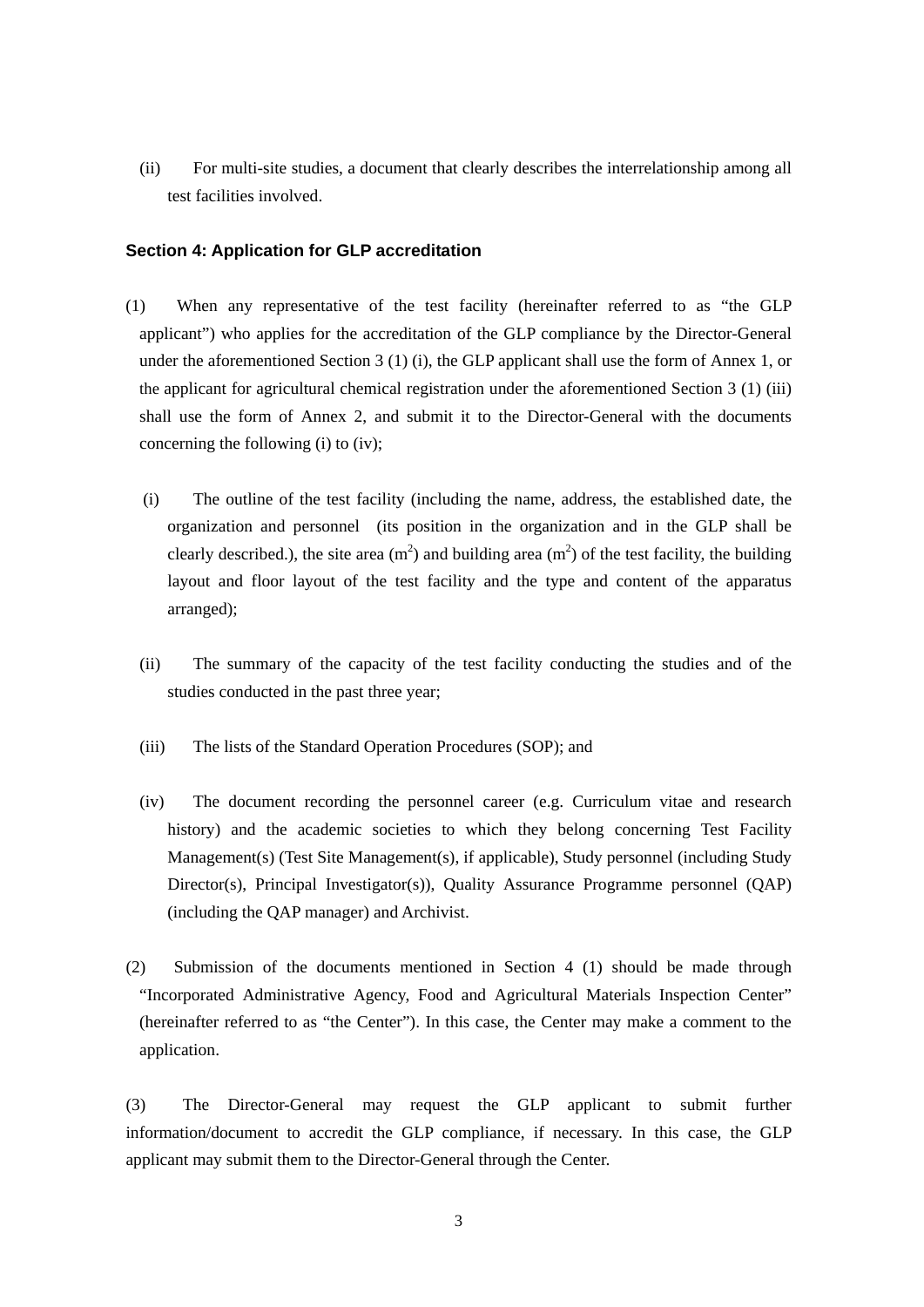#### **Section 5: Review of the document submitted and conduct of the GLP inspection**

When the Director-General evaluates the documents submitted in accordance with the aforementioned Section 4 and considers that the GLP inspection is necessary for the Test Facility, the Director-General may make, with the GLP applicant's agreement, those corresponding to any of the following persons conduct GLP inspection to the test facility;

- (1) The personnel designated by the Director-General among Agricultural Chemicals regulation officers stipulated in "the order on the inspection and the report stipulated in article 13 in the Agricultural Chemicals Regulation Law (the ordinance of the Prime Minister's office and the MAFF (Ref. No. 2, 1971)) who have the expert knowledge or experience of the inspection concerning test facility, study report, specimens etc.; or
- (2) The staff of the Center; or
- (3) Academic experts who are familiar with the studies of toxicology or residue in crops on Agricultural Chemicals and are designated by the Director-General.

#### **Section 6: Procedure for the GLP Inspection**

- (1) The Director-General shall notify the GLP applicant of the date of the inspection and other information concerned in advance.
- (2) The GLP inspection shall be conducted concerning the following items with the agreement of the GLP applicant:
	- (i) Evaluation on compliance of the test facility with the GLP standards; and
	- (ii) Audit of the studies covered by the GLP inspection.
- (3) The GLP inspection shall be conducted in accordance with the following steps:
	- (i) Evaluation of the general management of the test facility;
	- (ii) Inspection tour in the test facility and evaluation of the condition of the apparatus;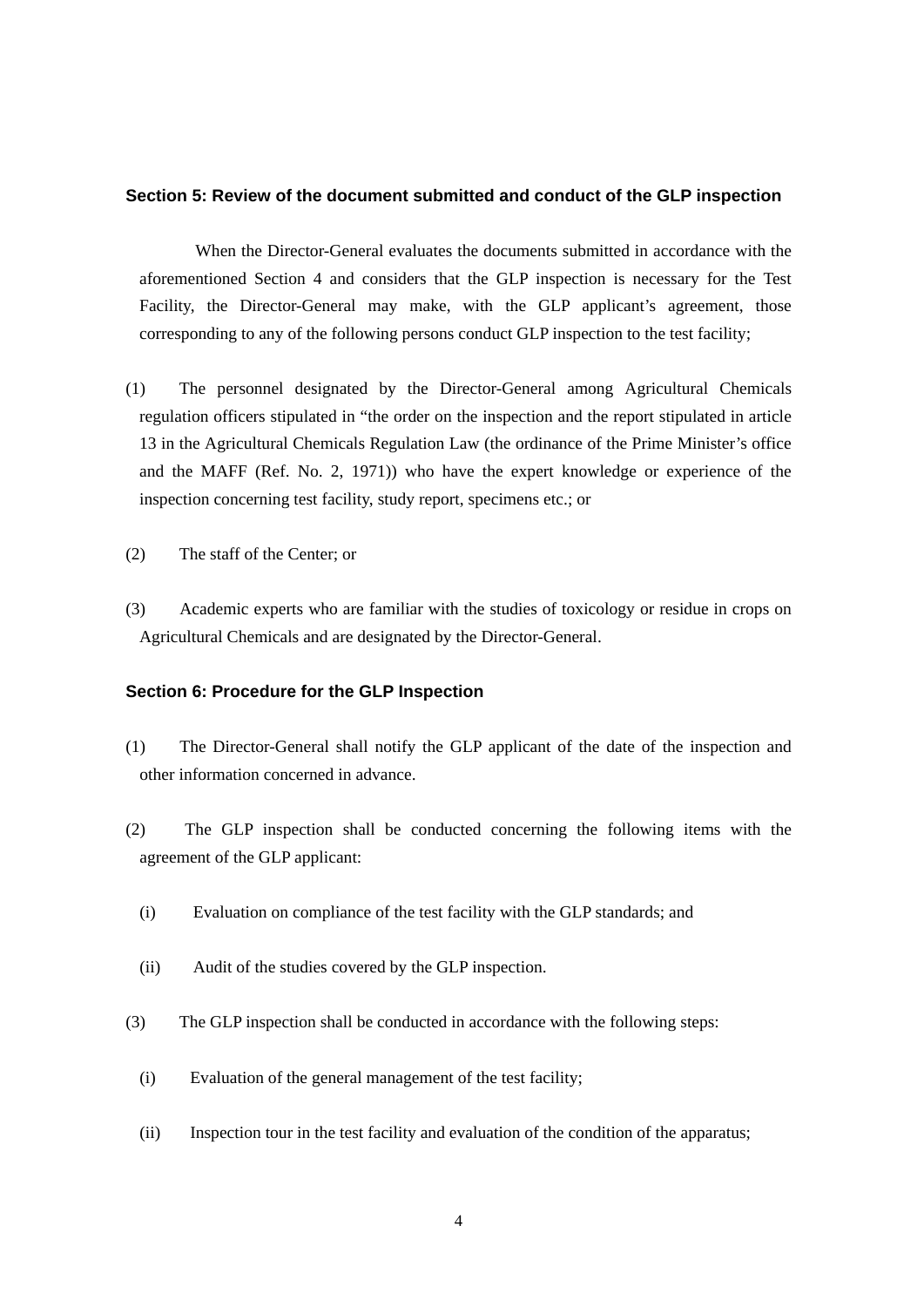- (iii) Evaluation of the operations;
- (iv) Evaluation of the management of Study Plan(s), SOP, Final Report(s), etc.;
- (v) Evaluation of the activities of Quality Assurance Programme;
- (vi) Evaluation of the archiving management of raw data, specimens, etc.; and
- (vii) Audit of the study(s) covered by the inspection with the relevant raw data, specimens, final reports, etc.
- (4) The inspector(s) may require, with the GLP applicant's agreement, the GLP applicant to submit the sample of test item(s), specimens, raw data and any other related materials as necessary.
- (5) The inspector(s) may give any advice and instruction to the test facility at the end of the GLP inspection, if necessary. In this case, those advice and instructions shall be recorded by the inspector(s).

### **Section 7: Report of the GLP Inspection**

- (1) The inspector(s) shall prepare the GLP inspection report including the following items and then submit it to the Director-General immediately after conducting the GLP inspection:
	- (i) The name and affiliation of the inspector(s);
	- (ii) The name and address of the test facility inspected;
	- (iii) The date and/or period of the GLP inspection;
	- (iv) The purpose of the inspection;
	- (v) The outline of the test facility;
	- (vi) The kind of the study(s) audited;
	- (vii) The name and affiliation of the personnel of the test facility who attended the GLP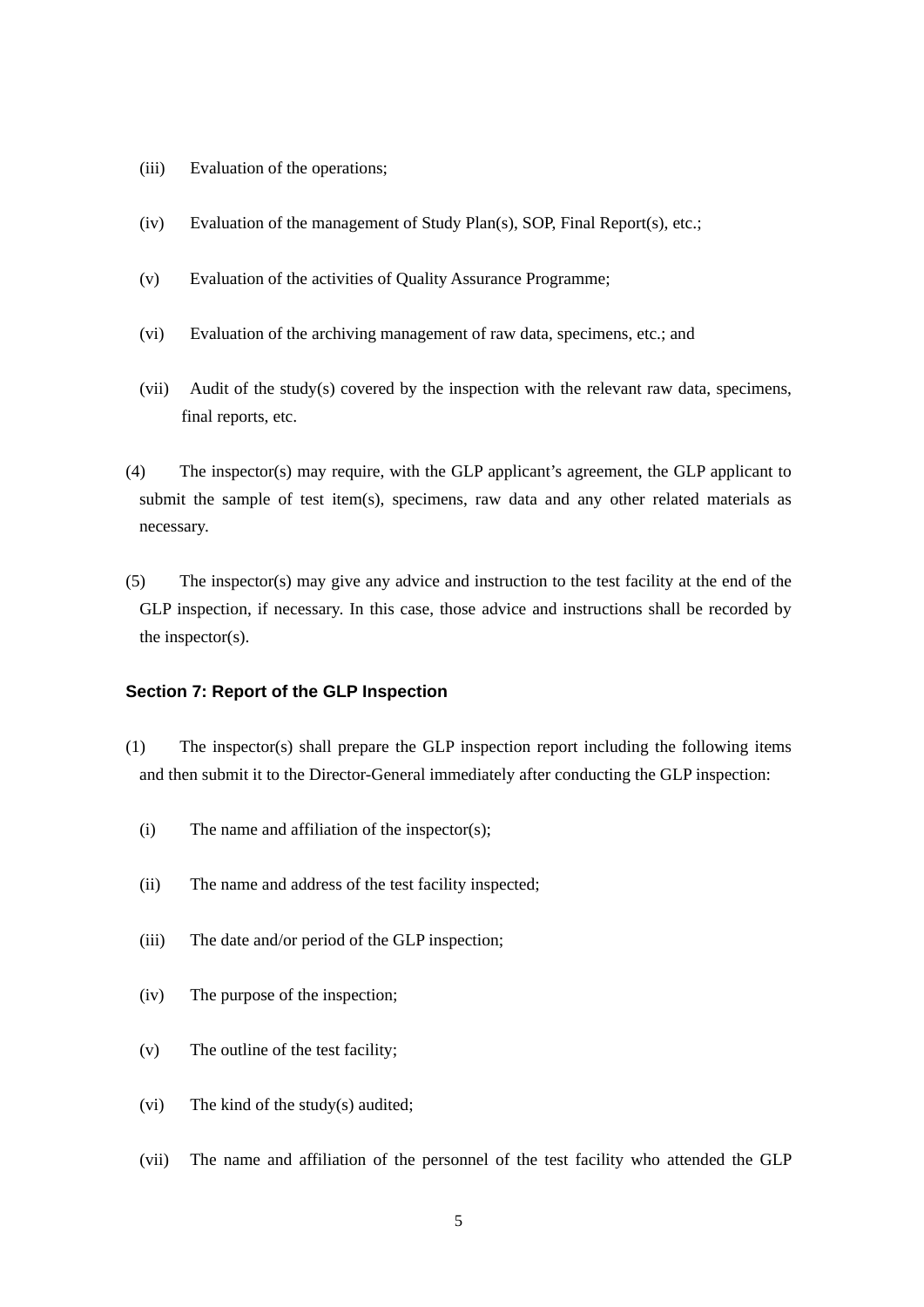inspection;

- (viii) The compliance of the test facility with the GLP standards;
- (ix) The compliance of the study(s) audited with the GLP standards;
- (x) The advice and/or the instructions taken to the test facility at the end of the GLP inspection;
- (xi) Comprehensive evaluation; and
- (xii) Any other remarks;
- (2) Based on the inspection reports, the Director-General shall verify whether or not the test facility is in compliance with the GLP standards and notify the applicant of the result.

### **Section 8: Others**

- (1) The representative of the test facility accredited by the Director-General concerning Section 3 (1) (i) or (iii), shall report the changes to the Director-General with the form of Annex 3, when there is any change in the contents of the application for verification of compliance of a test facility with the GLP standards..
- (2) The representative of the test facility accredited by the Director-General concerning Section 3 (1) (i) or (iii) shall submit the notification of the closure with the form of Annex 4 to the Director-General, when closing the GLP operation of the test facility.

#### **Supplementary provision (1 October 1999):**

This notification shall be applied to those studies defined in Section 2 which are initiated after 1 October, 1999.

In addition, those studies of which the initiation date is before 30 September, 1999 and were conducted in the test facilities accredited by the Director-General in accordance with the GLP standards of the notification from the Director-General of Agricultural Production Bureau, MAFF "GLP for Agricultural Chemicals (59-nousan-No.3850, 10 August, 1984)", are regarded as meeting the GLP standards by this notification.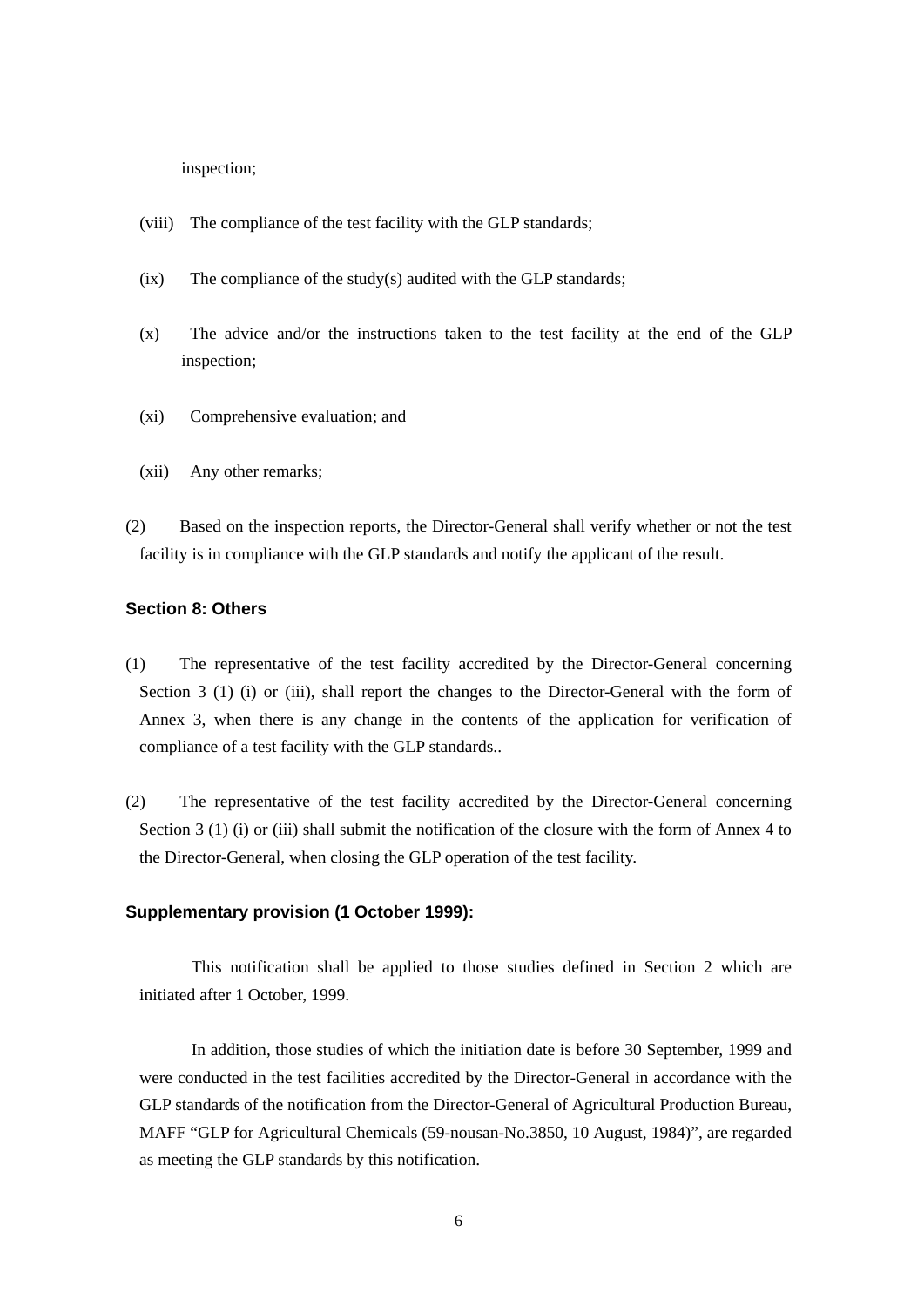#### **Supplementary provision (6 December, 2000):**

- (1) This notification shall be applied to those studies defined in Section 2 which are initiated after 6 December, 2000. However, the notification may be applied to the studies initiated after 1 February, 2001 for preparing the following test results:
	- (i) Test results regarding acute neurotoxicity;
	- (ii) Test results regarding repeated dose oral neurotoxicity;
	- (iii) Test results regarding pharmacology;
	- (iv) Test results in regard to metabolism in animals;
	- (v) Test results in regard to metabolism in plants;
	- (vi) Test results in regard to behavior in soil;
	- (vii) Test results in regard to behavior in water; and
	- (viii) Test results in regard to impact on aquatic animals and plants (except Daphnia. spp. reproduction toxicity).
- (2) As of 6 December, 2000, the test facility accredited by the Director of Plant Protection Division of the Agricultural Protection Bureau on the test results regarding impact on aquatic animals and plants, may be regarded as being accredited by the Director-General of the Agricultural Protection Bureau in accordance with Section 3 of the revised notification.
- (3) As of 6 December, 2000, the application for the GLP compliance concerning studies regarding the impact on aquatic animals and plants of the test facility to the Director of Plant Protection Division of the Agricultural Protection Bureau, may be regarded as the application to the Director-General of the Agricultural Protection Bureau in accordance with Section 3 of the revised notification.

### **Supplementary Provision (5 June, 2001):**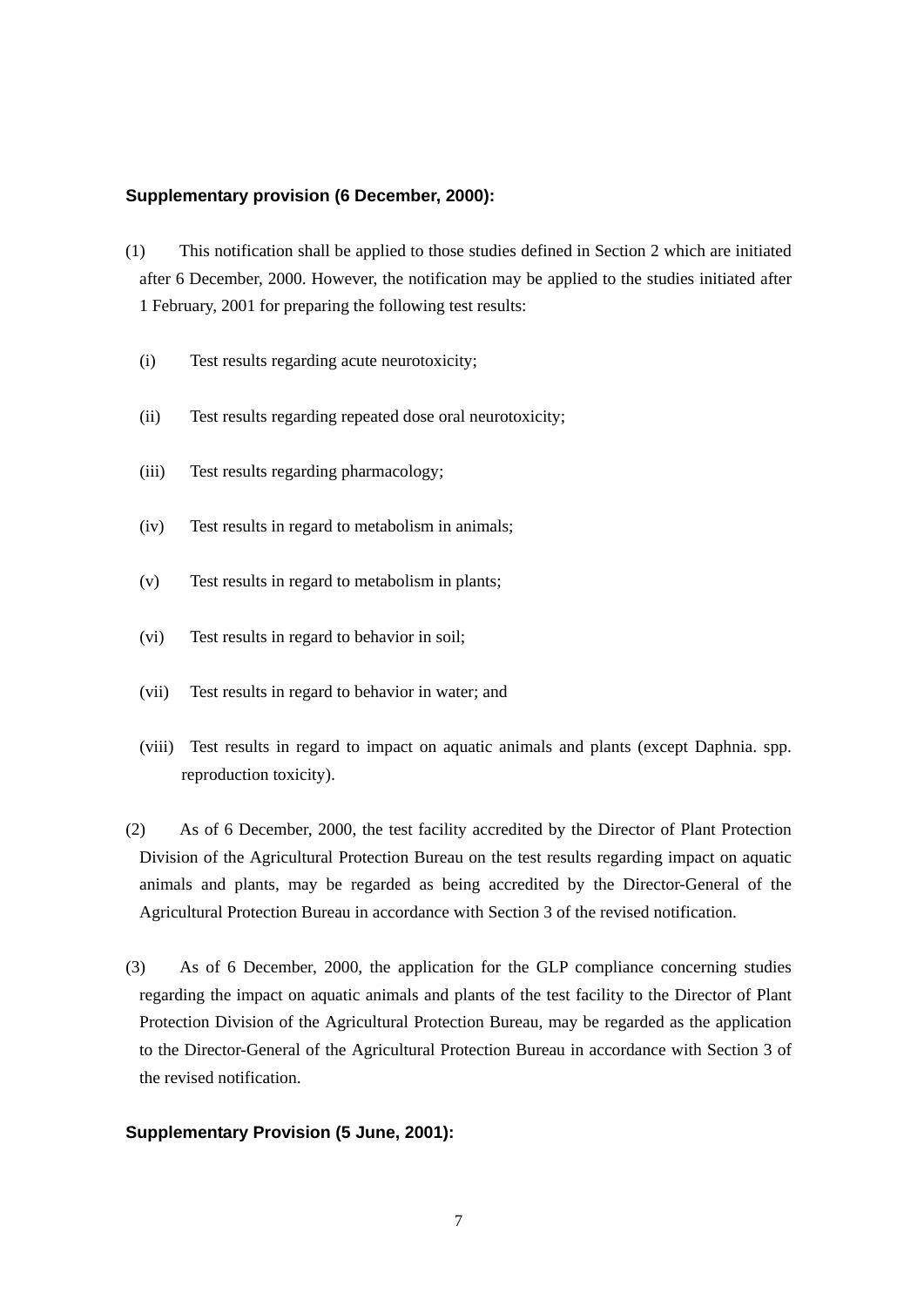This notification shall be applied since 5 June, 2001.

# **Supplementary Provision (April 1, 2007):**

This notification shall be applied since April 1, 2007.

# **Supplementary Provision (April 1, 2008)**

This notification shall be applied to the studies initiated since April 1, 2008.

# **Supplementary Provision (February 2, 2012)**

This notification shall be applied since February 2, 2012.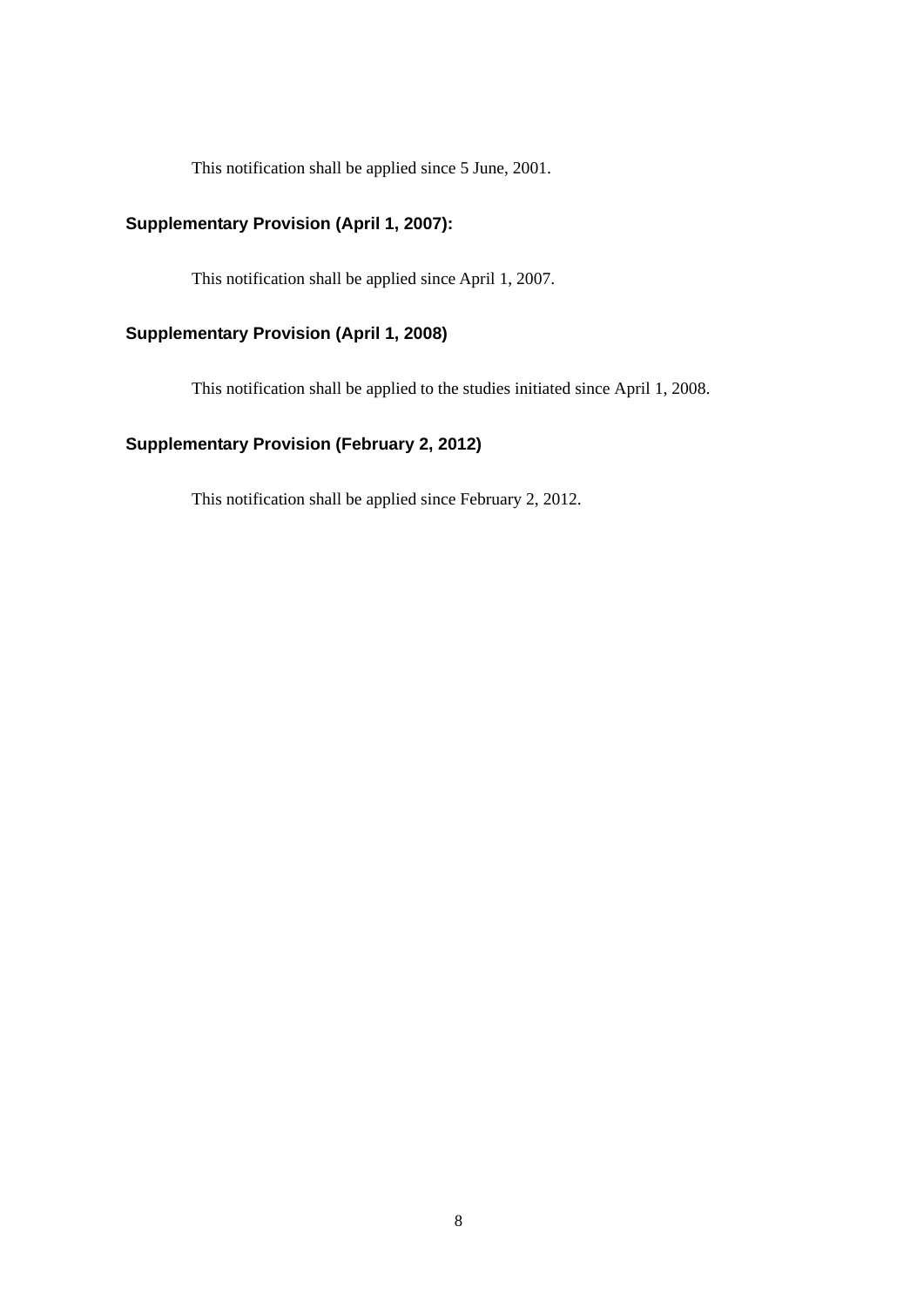**Annex 1:** 

| Application for verification of compliance of a test facility with the GLP standards                                                                                                                                    |  |  |
|-------------------------------------------------------------------------------------------------------------------------------------------------------------------------------------------------------------------------|--|--|
| Date:                                                                                                                                                                                                                   |  |  |
| <b>To: The Director-General,</b><br>Food Safety and Consumer affairs Bureau,<br>The Ministry of Agriculture, Forestry and Fisheries.                                                                                    |  |  |
| <b>Address:</b><br><b>Name</b><br>of<br>(For<br>body, the name<br>corporate<br>the<br>body<br>corporate<br>and<br>the<br>representative.)<br><b>Contact point:</b><br>(TEL, FAX, E-mail, responsible<br>division, name) |  |  |
| This is to apply for the compliance of the following test facility with the GLP standards.<br>Attached are the documents required.                                                                                      |  |  |
| 1. Legal basis:                                                                                                                                                                                                         |  |  |
| 2. The name of the test facility:                                                                                                                                                                                       |  |  |
| 3. The address of the test facility:                                                                                                                                                                                    |  |  |
| 4. The area of the study(s) or the title of the study:                                                                                                                                                                  |  |  |
| 5. If the test facility was accredited by the Director-General previously, the date of the<br>accreditation and the area of the study(s) or the title of the study                                                      |  |  |

NB: The form shall be JIS A4 size.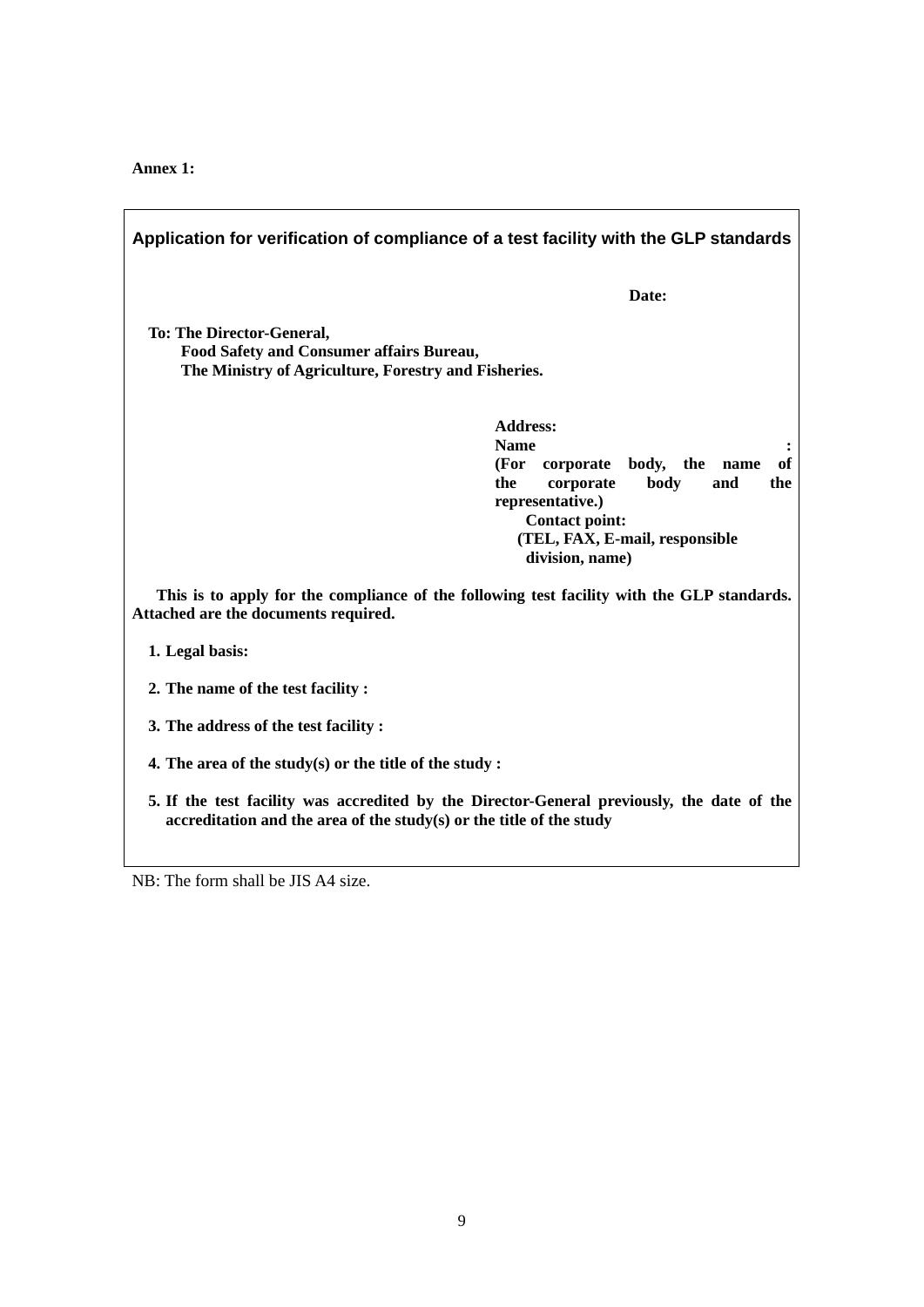Annex 2:

| Application for verification of compliance with the GLP standards                                                                                                                                                       |                                                                 |  |
|-------------------------------------------------------------------------------------------------------------------------------------------------------------------------------------------------------------------------|-----------------------------------------------------------------|--|
|                                                                                                                                                                                                                         | Date:                                                           |  |
| <b>To: The Director-General,</b><br>Food Safety and Consumer affairs Bureau,<br>The Ministry of Agriculture, Forestry and Fisheries.                                                                                    |                                                                 |  |
|                                                                                                                                                                                                                         | <b>Address:</b><br>Name:<br>(For corporate body, the name<br>of |  |
|                                                                                                                                                                                                                         | the<br>corporate<br>body<br>and<br>the<br>representative.)      |  |
| We received the notification that the following study was in suspicion of the reliability.<br>Therefore, this is to apply for the inspection concerning the resolution of the suspicion with<br>the relevant documents. |                                                                 |  |
| 1. The name of the study report(s) in suspicion:                                                                                                                                                                        |                                                                 |  |
| 2. The name of the test facility:                                                                                                                                                                                       |                                                                 |  |
| 3. The address of the test facility:                                                                                                                                                                                    |                                                                 |  |
|                                                                                                                                                                                                                         |                                                                 |  |
| $NB:$ The form shall be JIS A4 size                                                                                                                                                                                     |                                                                 |  |

NB: The form shall be JIS A4 size.

- (1) The documents defined in Section 4 by the Director-General shall be attached.
- (2) If the name (for corporate body, the name of the representative) is signed, one's seal may be exempted.
- (3) About" 2." and "3.", the name and address in English shall be written together with Japanese.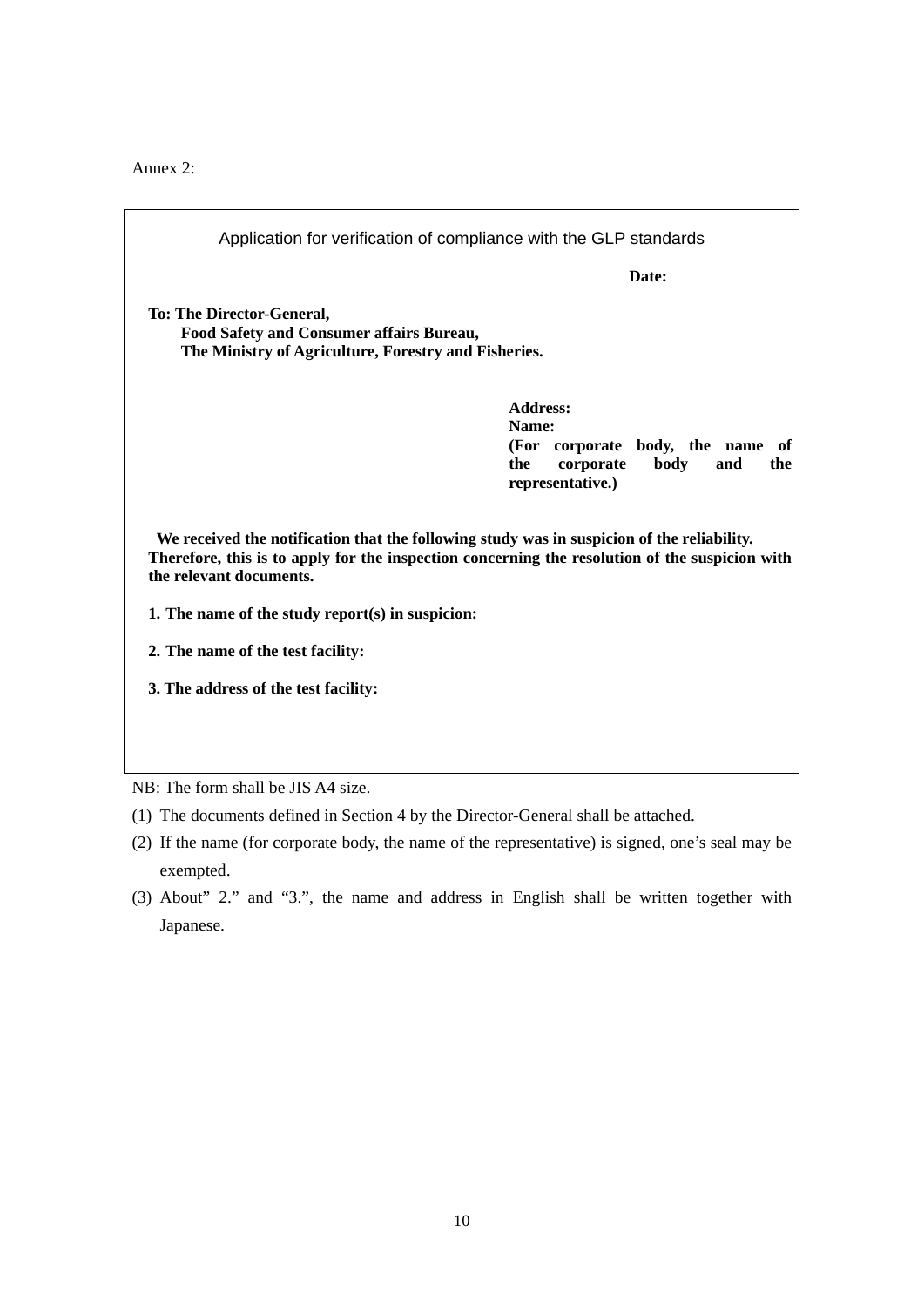Annex 3:

| Notification of the Change(s) in "Application for verification of compliance of a<br>test facility with the GLP standards compliance" |                                                                                                                            |  |
|---------------------------------------------------------------------------------------------------------------------------------------|----------------------------------------------------------------------------------------------------------------------------|--|
|                                                                                                                                       | Date:                                                                                                                      |  |
| <b>To: The Director-General,</b><br>Food Safety and Consumer affairs Bureau,<br>Ministry of Agriculture, Forestry and Fisheries.      |                                                                                                                            |  |
|                                                                                                                                       | <b>Address:</b><br>Name:<br>(For corporate body, the name of<br>the<br>corporate<br>body<br>and<br>the<br>representative.) |  |
| We report the following change(s) in the contents of "the Application" submitted in<br>accordance with Section 8 (1).                 |                                                                                                                            |  |
| 1. The name of the test facility:                                                                                                     |                                                                                                                            |  |
| 2. The content(s) of the change(s):                                                                                                   |                                                                                                                            |  |
| 3. The reason for the change(s):                                                                                                      |                                                                                                                            |  |
| 4. The date of the change(s):                                                                                                         |                                                                                                                            |  |

٦

NB: The form shall be JIS A4 size.

.

If the name (for corporate body, the name of the representative) is signed, one's seal may be exempted.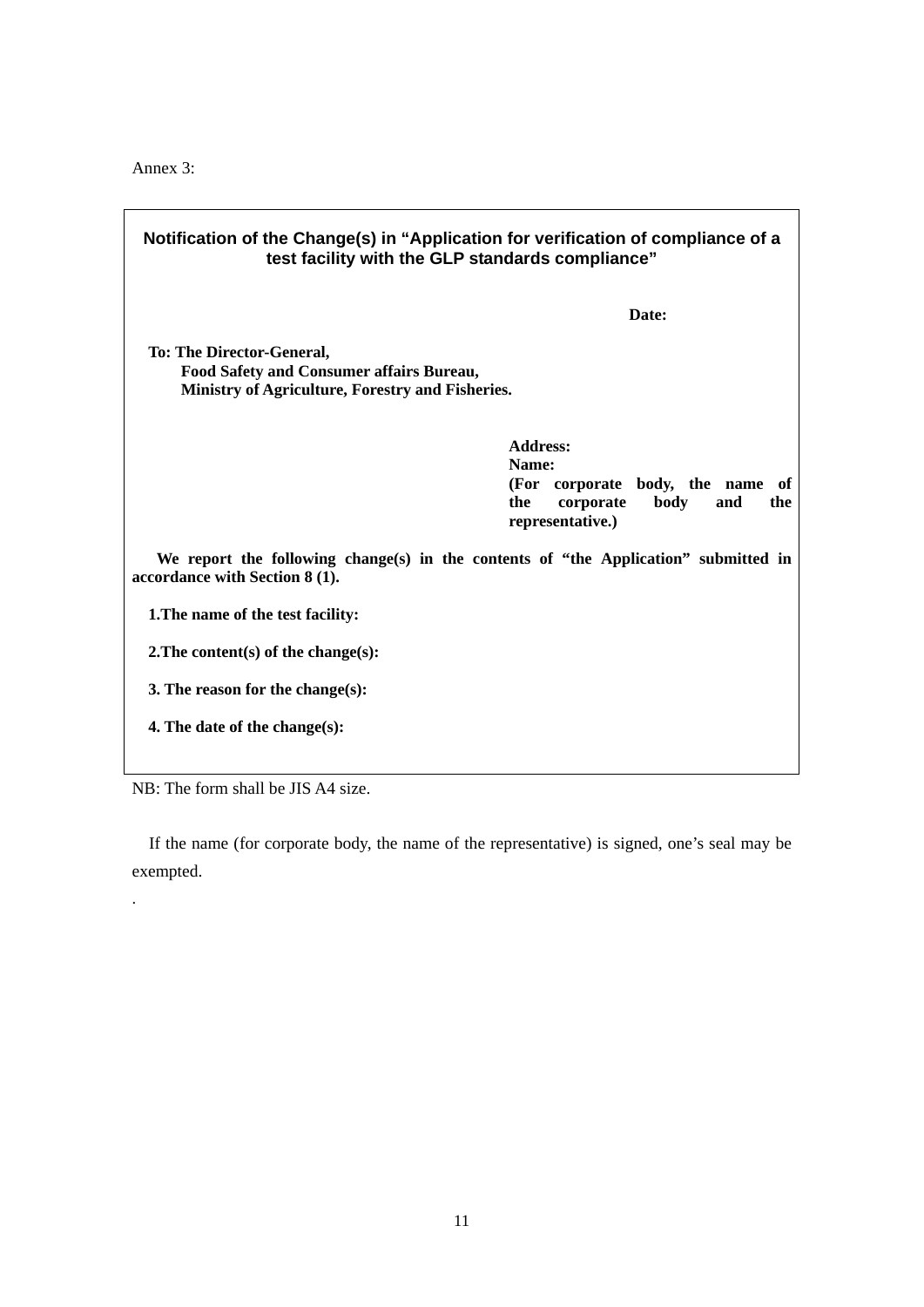Annex 4:

| <b>Notification of test facility closure</b>                                                                                                                                                                     |                                                                                                                               |  |
|------------------------------------------------------------------------------------------------------------------------------------------------------------------------------------------------------------------|-------------------------------------------------------------------------------------------------------------------------------|--|
|                                                                                                                                                                                                                  | Date:                                                                                                                         |  |
| <b>To: The Director-General,</b><br><b>Food Safety and Consumer affairs Bureau,</b><br>Ministry of Agriculture, Forestry and Fisheries.                                                                          |                                                                                                                               |  |
|                                                                                                                                                                                                                  | <b>Address:</b><br>Name:<br>(For corporate body, the name<br>of<br>corporate<br>the<br>body<br>and<br>the<br>representative.) |  |
| Since we close (closed) the business, we notify the following information in accordance with<br>Section $8(2)$ .                                                                                                 |                                                                                                                               |  |
| 1. The name of the test facility:                                                                                                                                                                                |                                                                                                                               |  |
| 2. The contents:<br>(1) The reason for the closure:<br>$(2)$ The list(s) of the transferred place of the final reports, specimens and raw data, etc.<br>after the closure:<br>(3) The (due) date of the closure: |                                                                                                                               |  |

NB: The form shall be JIS A4 size.

- (1) About "2. (2)", the list(s) may be attached to this form.
- (2)If the name (for corporate body, the name of the representative) is signed, one's seal may be exempted.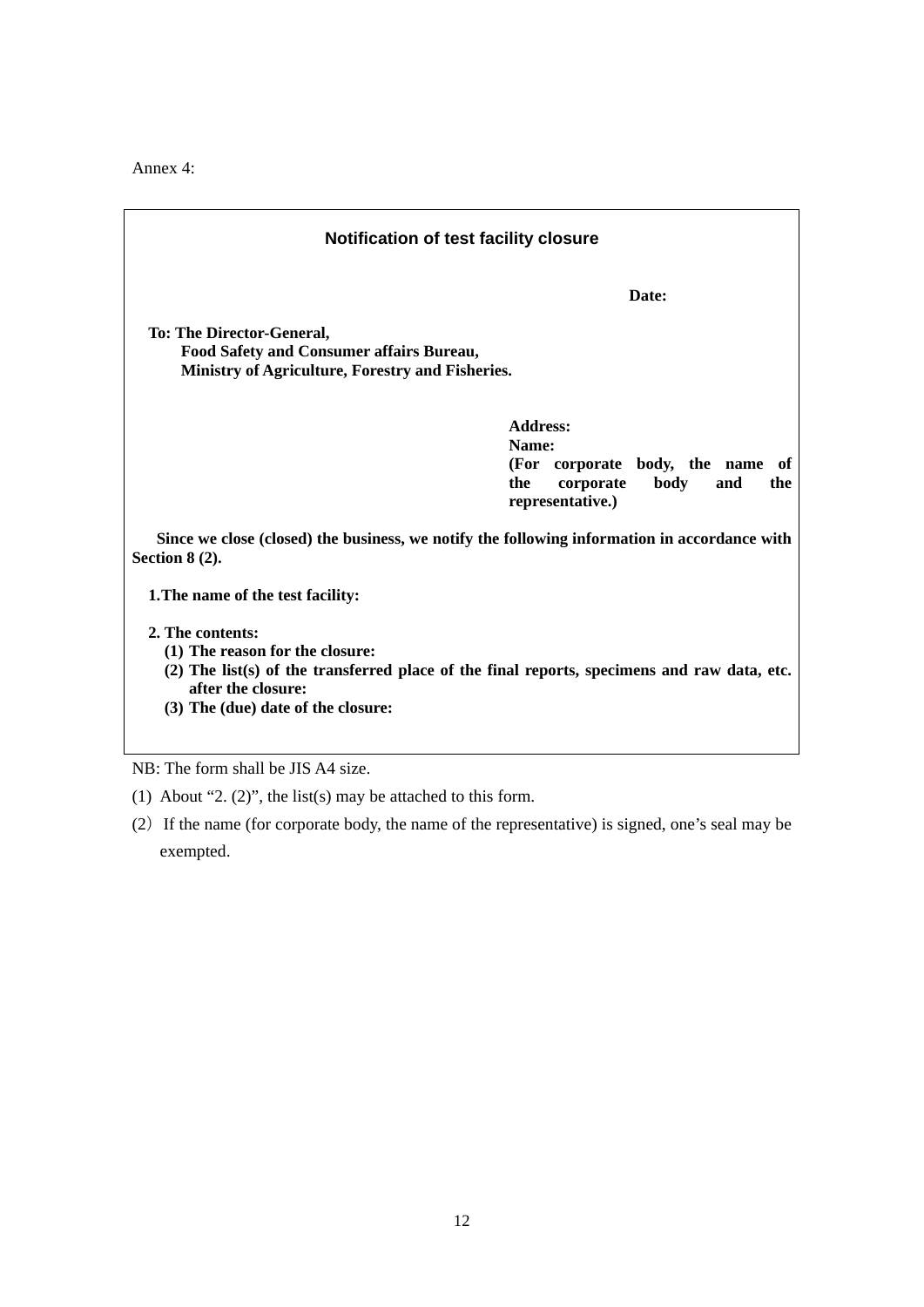# **(Annex) The standards for the Good Laboratory Practice (GLP) for Agricultural Chemicals.**

# **Chapter 1: General Provision**

# **(Purpose)**

# **Article 1.**

The purpose of the GLP for Agricultural Chemicals is to ensure the reliability of the studies submitted to the Minister of Agriculture, Forestry and Fisheries in accordance with Paragraph 2 of Article 2 and paragraph 1 of Article 6-2 of the Agricultural Chemicals regulation Law (Law No.82. 1948. Hereinafter referred to as "the Law").

# **(Definition)**

# **Article 2.**

The following terms in the GLP for Agricultural Chemicals should be defined as follows:

- (1) Test facility means the persons, premises and operational unit(s) that are necessary for conducting a study. For multi-site studies, the studies which are conducted at more than one site, the test facility includes the site at which the Study Director is located and all individual test sites, which individually or collectively can be considered to be test facilities.
- (2) Test site means the location(s) at which a phase(s) of a study is conducted.
- (3) Test facility management (hereinafter referred to as "TFM") means the person who has the authority and formal responsibility for organization and functioning of the test facility according to the GLP for Agricultural Chemicals.
- (4) Test site management (if appointed) means the person(s) responsible for ensuring that the phase(s) of the study, for which he is responsible, are conducted in accordance with the GLP for Agricultural Chemicals.
- (5) Sponsor means an entity which commissions a test facility to conduct a study.
- (6) Study Director means the individual responsible for the overall conduct of the study.
- (7) Principal Investigator means an individual who, for multi-site study, acts on behalf of the Study Director and has defined responsibility for delegated phases of the study. The Study Director's responsibility for overall conduct of the study cannot be delegated to the Principal Investigator(s); this includes approval of the study plan and its amendments, approval of the final report, and ensuring that all applicable principles of the GLP for Agricultural Chemicals are followed.
- (8) Quality Assurance Programme means a defined system, which assures TFM that the studies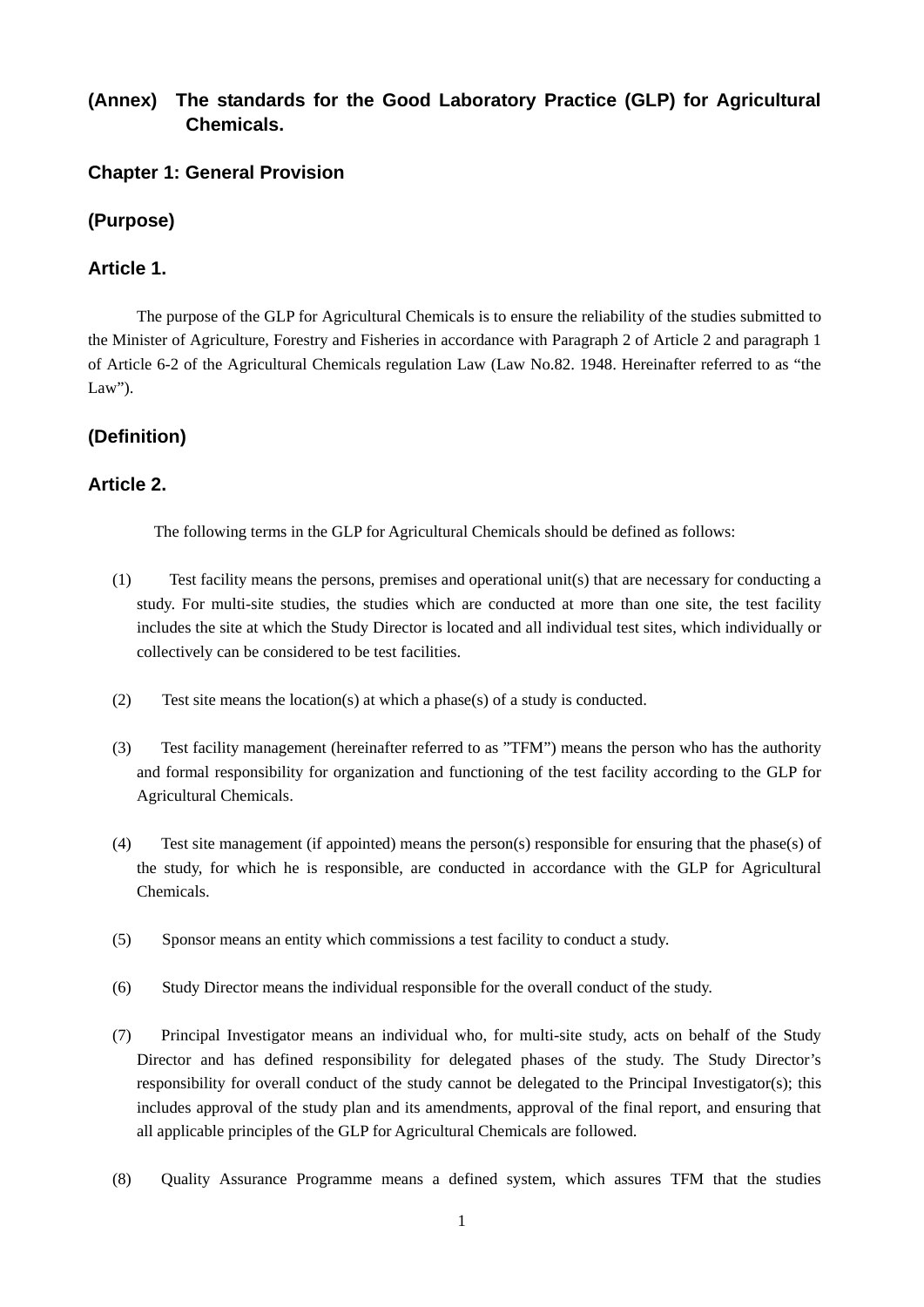conducted in the Test facility are in compliance with the GLP for Agricultural Chemicals.

- (9) Standard Operating Procedures (hereinafter referred to as "SOPs") mean documented procedures which describe how to perform tests or activities normally not specified in detail in study plans or test guidelines which include the guidelines notified by the Director-General of Agricultural Production Bureau, the Ministry of Agriculture, Forestry and Fisheries (hereinafter referred to as "the Director-General") and the OECD Test Guidelines, etc.
- (10) Master schedule means a compilation of the information to assist in the assessment of workload and for tracking of studies at a test facility.
- (11) Study means an experiment or set of experiments in which a test item is examined to obtain data on its toxicity, etc. intended for submission to the Minister of Agriculture, Forestry and Fisheries.
- (12) Study plan means a document which defines the objectives and experimental design for the conduct of the study, and includes any amendments.
- (13) Study plan amendment means an intended change to the study plan after the study initiation date.
- (14) Study plan deviation means an unintended departure from the study plan after the study initiation date.
- (15) Test system means any biological, chemical or physical system or a combination thereof used in a study.
- (16) Raw data means all original test facility records and documentation, or verified copies thereof, which are the result of the original observations and activities in a study. Raw data also may include photographs, microfilm, or microfiche copies, computer readable media, dictated observations, recorded data from automated instruments, or any other data storage medium that has been recognized as capable of providing secure storage of information for time period as defined in Article 17.
- (17) Specimen means any material derived from a test system for examination, analysis, or retention.
- (18) Experimental starting date means the date on which the first study specific data are collected.
- (19) Experimental completion date means the last date on which raw data are collected from the study.
- (20) Study initiation date means the date the Study Director signs or seals to the study plan.
- (21) Study completion date means the date the Study Director Signs or seals to the final report.
- (22) Test item means agricultural chemicals, its active ingredient or their related substance.
- (23) Reference item ("Control item") means any substance used to provide a basis for comparison with the test item.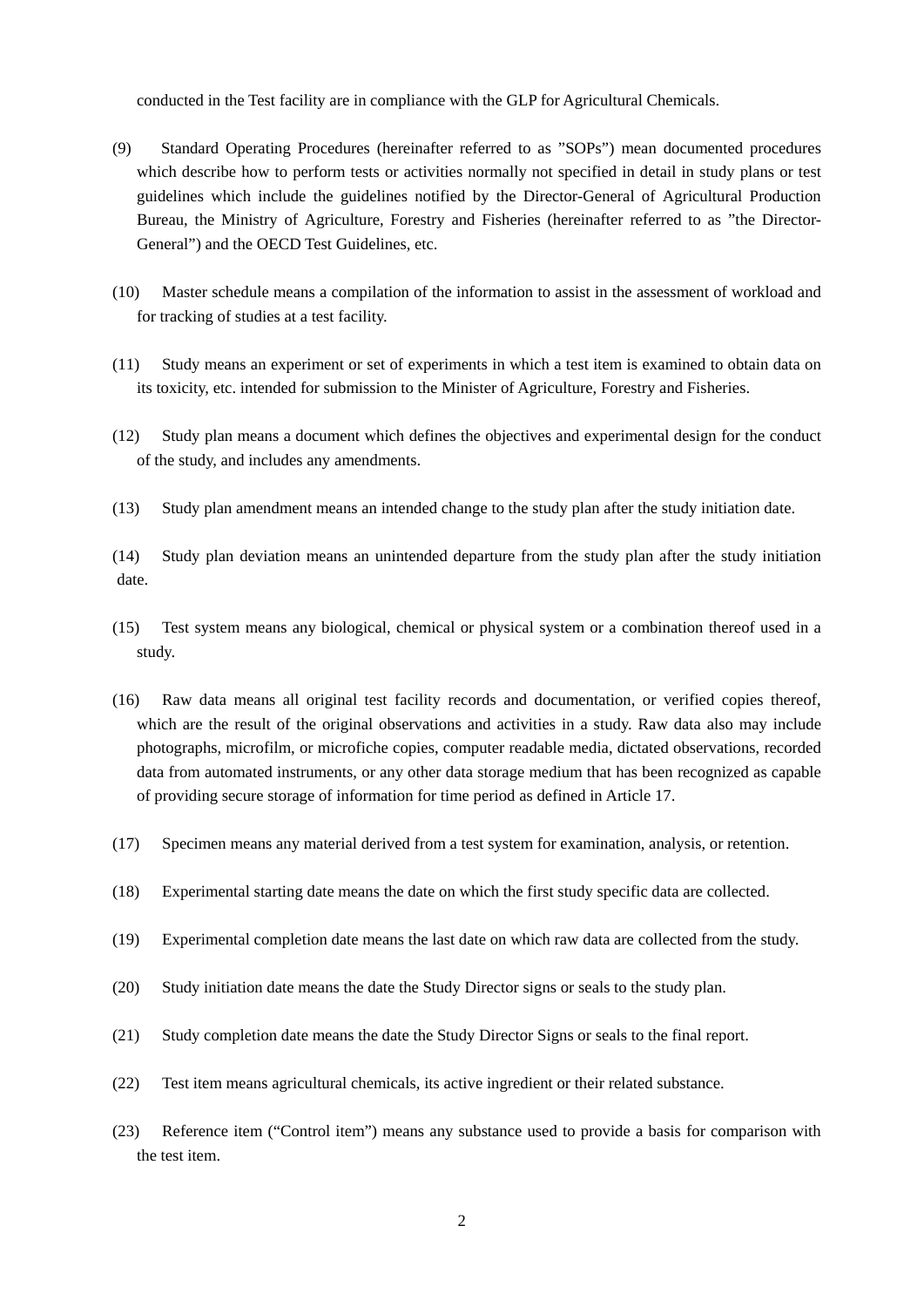- (24) Batch or Lot means a specific quantity of a test item or reference item produced during a defined cycle of manufacture in such a way that it could be expected to be of a uniform character and should be designated as such.
- **(25)** Vehicle means any agent which serves as a carrier used to mix, disperse, or solubilise the test item or reference item to facilitate the administration/application to the test system.

# **Chapter 2 : Test facility Organisation and Personnel**

# **(TFM's Responsibilities)**

# **Article 3.**

1. TFM should ensure that the GLP for Agricultural Chemicals is complied with, in its test facility. Thus, TFM should, at a minimum, conduct the items defined in the following events.

### TFM should:

- (1) Maintain a statement which identifies the individual(s) within a test facility who fulfil the responsibilities of management as defined by the GLP for Agricultural Chemicals.
- (2) Ensure that a sufficient number of personnel with acknowledge and experience concerning the study, appropriate facilities, equipment, and materials are available for the proper conduct of the study.
- (3) Maintain the record of qualifications, training, experience and job description for each personnel involved in the studies.
- (4) Ensure that personnel clearly understand the functions they are to perform and, where necessary, provide training for these functions.
- (5) Establish SOPs, which the activities in the test facility are carried out in accordance with, and approve all SOPs from their original version to the latest version.
- (6) Designate Quality Assurance Programme and assure that the quality assurance responsibility is being performed in accordance with the GLP for Agricultural Chemicals.
- (7) Designate the Study Director with appropriate qualification, training, or experience for each study before the study is initiated. Replacement of a Study Director should be done in accordance with the established procedures, and should be documented.
- (8) Ensure, in the event of a multi-site study, that, if needed, the Principal Investigator is designated who is appropriately trained, qualified and experienced to supervise the delegated phase(s) of the study. Replacement of a Principal Investigator shall be done in accordance with to established procedures, and should be documented.
- (9) Ensure the documented approval of the study plan by the Study Director.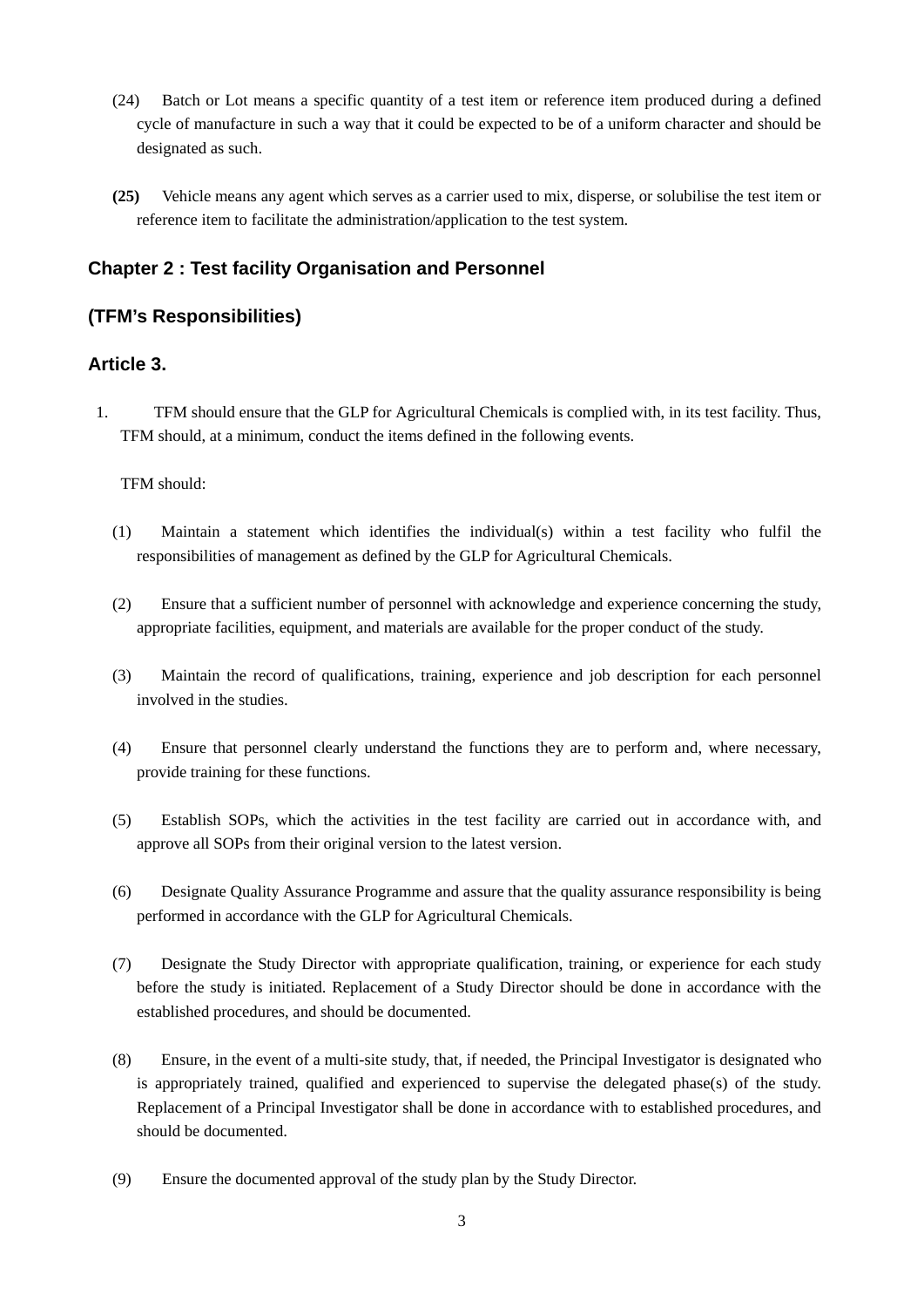- (10) Ensure Study Director distributes the copy of the approved study plan to the Quality Assurance Programme.
- (11) Maintain a historical file of all SOPs.
- (12) Designate personnel responsible for the management of the archive(s) (hereinafter referred to as "Archivist").
- (13) Designate personnel responsible for the management of test and reference items.
- (14) Designate personnel responsible for the management of the apparatus.
- (15) Approve the master schedule and maintain it.
- (16) Ensure that the test facility supplies meet requirements appropriate to their use in a study.
- (17) Establish a close communication system among the Study Director, Principal Investigator(s), the Quality Assurance Programme and study personnel, particularly in the event of a multi-site study.
- (18) Ensure that test and reference item are appropriately characterized.
- (19) Establish procedures to ensure that computerized system are validated, operated and maintained in accordance with the GLP for Agricultural Chemicals.
- 2. When a phase(s) of a study is conducted at a test site, test site management (if appointed) will have the responsibilities as defined above with the following exceptions:  $1.(7)$ ,  $(9)$ ,  $(10)$  and  $(17)$ .

# **(Study Director's Responsibilities)**

### **Article 4.**

- 1. The Study Director is the single point of study control and has the responsibility for the overall conduct of the study and for its final report.
- 2. The Study Director should:
	- (1) Approve the study plan and any amendments to the study plan by dated signature or seal.
	- (2) Forward the copy of the approved study plan and any amendments to the Quality Assurance Programme in a timely manner and communicate effectively with the Quality Assurance Programme as required during the conduct of the study.
	- (3) Ensure the study plan and amendments and SOPs are available to study personnel.
	- (4) Ensure that the study plan and the final report for a multi-site study identify and define the role of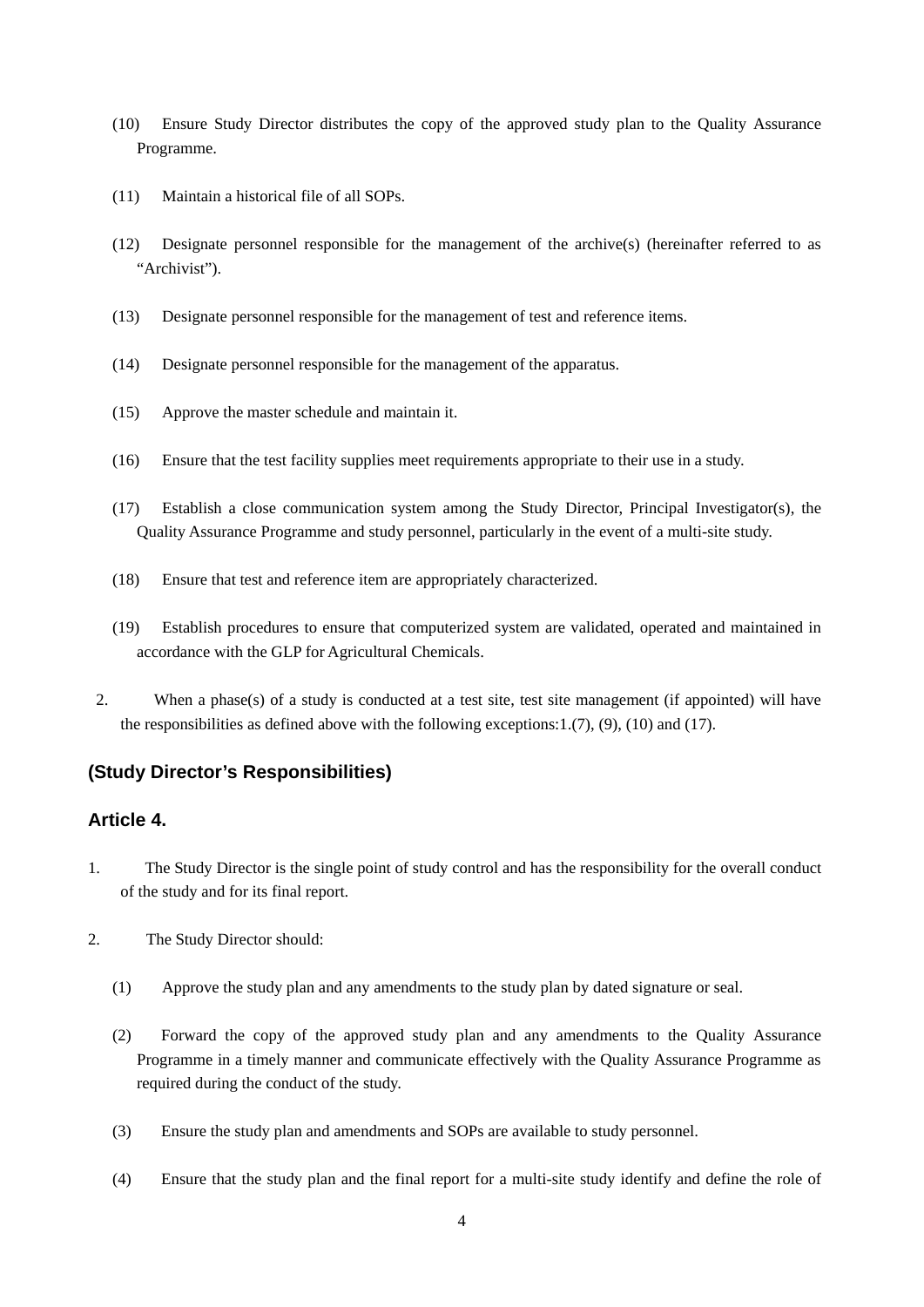any Principal Investigator(s), any test facilities and test sites involved in the conduct of the study.

- (5) Conduct the study in accordance with the procedures specified in the study plan, assess and document the impact of any deviations from the study plan on the quality and integrity of the study, and take appropriate corrective action if necessary; acknowledge deviations from the SOPs during the conduct of the study, and documented them.
- (6) Ensure that all raw data generated are fully documented and recorded and signed or sealed to the data with the date.
- (7) Ensure that the computerized systems used in the study have been validated, if the system is used.
- (8) Sign or seal and date the final report to indicate acceptance of responsibilities for the validity of the data and to indicate the extent to which the study complies with the GLP for Agricultural Chemicals.
- (9) Ensure that after completion of the study, the study plan, the final report, raw data and supporting materials are archived.

### **(Principal Investigator's responsibilities)**

### **Article 5.**

The principal Investigator should conduct the delegated phases of the study in accordance with the GLP for Agricultural Chemicals.

# **(Study Personnel's responsibilities)**

### **Article 6.**

- 1. All personnel involved in the conduct of the study must be knowledgeable in those parts of the GLP for Agricultural Chemicals which are applicable to their involvement in the study.
- 2. Study personnel should:
	- (1) Have access to the study plan and appropriate SOPs applicable to their involvement of the study. It is their responsibility to comply with the instructions given in these documents. Any deviations from these instructions should be documented and directly reported to the Study Director and/or the Principal Investigator(s) (if appointed)).
	- (2) Be responsible for recording raw data promptly and accurately in accordance with the GLP for Agricultural Chemicals and be responsible for the quality of their data.
	- (3) Exercise health precaution to minimize risk to themselves and to ensure the integrity of the study. They should report to the Study Director and/or Principal Investigator(s) about their relevant known health or medical condition, which can be considered to be related to the conduct of the study, in order that they can be excluded from operations that may affect the study.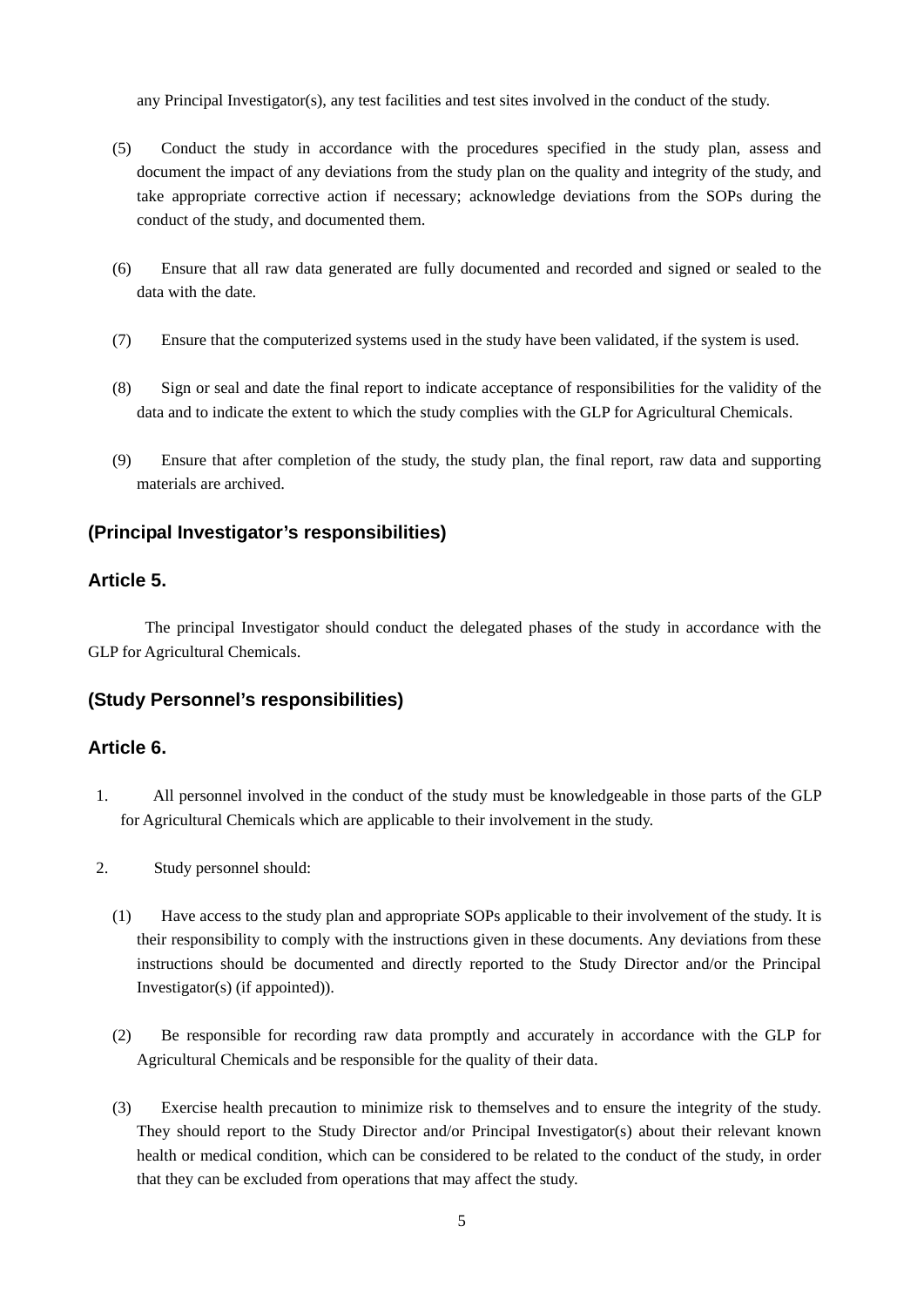# **(The responsibilities of Quality Assurance Programme)**

# **Article 7.**

- 1. The test facility should have a Quality Assurance Programme to assure that the studies performed are in compliance with the GLP for Agricultural Chemicals.
- 2. The Quality Assurance Programme, designated by and directly responsible to the TFM, should be familiar with study procedures.
- 3. The Quality Assurance Programme personnel should not be involved in the conduct of the studies being assured.
- 4. The Quality Assurance Programme should:
	- (1) Maintain copies of all approved study plans and SOPs in use in the test facility and an up-to-date copy of the master schedule.
	- (2) Verify that the study plan contains the information required for compliance with the GLP for Agricultural Chemicals. The verification should be documented.
	- (3) Conduct inspections to determine if all studies are conducted in accordance with the GLP for Agricultural Chemicals. Inspection should also determine that the study plans and SOPs have been made available to the study personnel and are being followed.
	- (4) Clearly describe the methods of the following, relevant to inspection in the SOPs for the Quality Assurance Programme. However, inclusion of iii) is not required, if not applicable.
		- i) Study-based inspections
		- ii) Facility-based inspections
		- iii) Process-based inspections

Records of such inspections should be retained.

- (5) Inspect the final reports to confirm that the methods, procedures, and observations are accurately and completely described, and that the reported results accurately and completely reflect the raw data of the studies.
- (6) Promptly report any inspections in writing to the TFM and to the Study Director, and to the Principal Investigator(s) and the respective test site management, when applicable.
- (7) Prepare and sign or seal a statement, to be included with the final report, which specifies types of inspections and their dates, including the phase(s) of the study inspected and the dates inspection results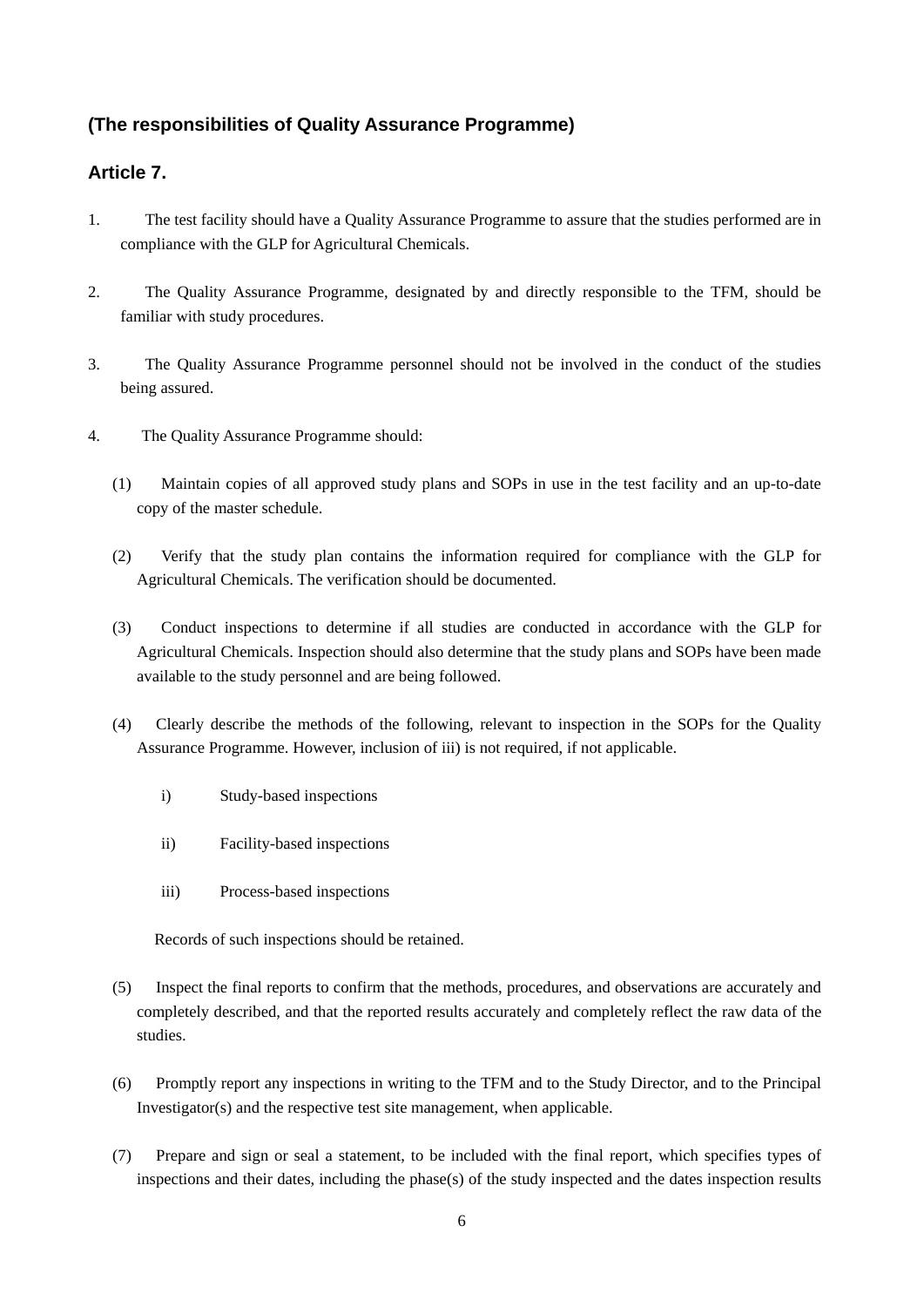were reported to the TFM, the Study Director and Principal Investigator(s), if applicable. .

### **Chapter 3: Facilities, Apparatus, Material and Reagents**

# **(Facilities)**

### **Article 8.**

Test facilities should be in compliance with the items specified in the following, depending on the studies conducted:

- 1. The test facility should be of suitable size, construction and location to meet the requirements of the study and to minimize disturbance that would interfere with the validity of the study.
- 2. The design of the test facility should provide an adequate degree of separation of the different activities to assure the proper conduct of each study.
- 3. The test facility should have a sufficient number of rooms or areas in order to separate the individual test systems and studies from those substances or organisms known to be or suspected of being bio-hazardous.
- 4. Test facility should have suitable rooms or areas available for diagnosis, treatment and control of diseases, in order to ensure that there is no unacceptable degree of deterioration of test systems.
- 5. Test facility should have storage rooms or areas for apparatus. Storage rooms or areas should be separated from rooms or areas housing the test systems and should provide adequate protection against infestation, contamination and/or deterioration.
- 6. To prevent contamination or mix-ups, there should be separate rooms or areas for receipt and storage of the test and reference items, and mixing of the test items with a vehicle.
- 7. Storage rooms or areas for the test and reference item should be separated from rooms or areas containing test systems. They should be adequate to preserve identity, concentration, purity and stability, and ensure safe storage for hazardous substances.
- 8. Archive facilities should be provided for the secure storage and retrieval systems of study plans, raw data, final reports, samples of test items and reference items, and specimens. Archive design and archive condition should protect contents from untimely deterioration.

# **(Handling and disposal of Wastes)**

# **Article 9.**

Handling and disposal of wastes should be carried out in such a way as not to jeopardise the integrity of the studies. This includes provision for appropriate collection, storage and disposal facilities, and decontamination and transportation procedures.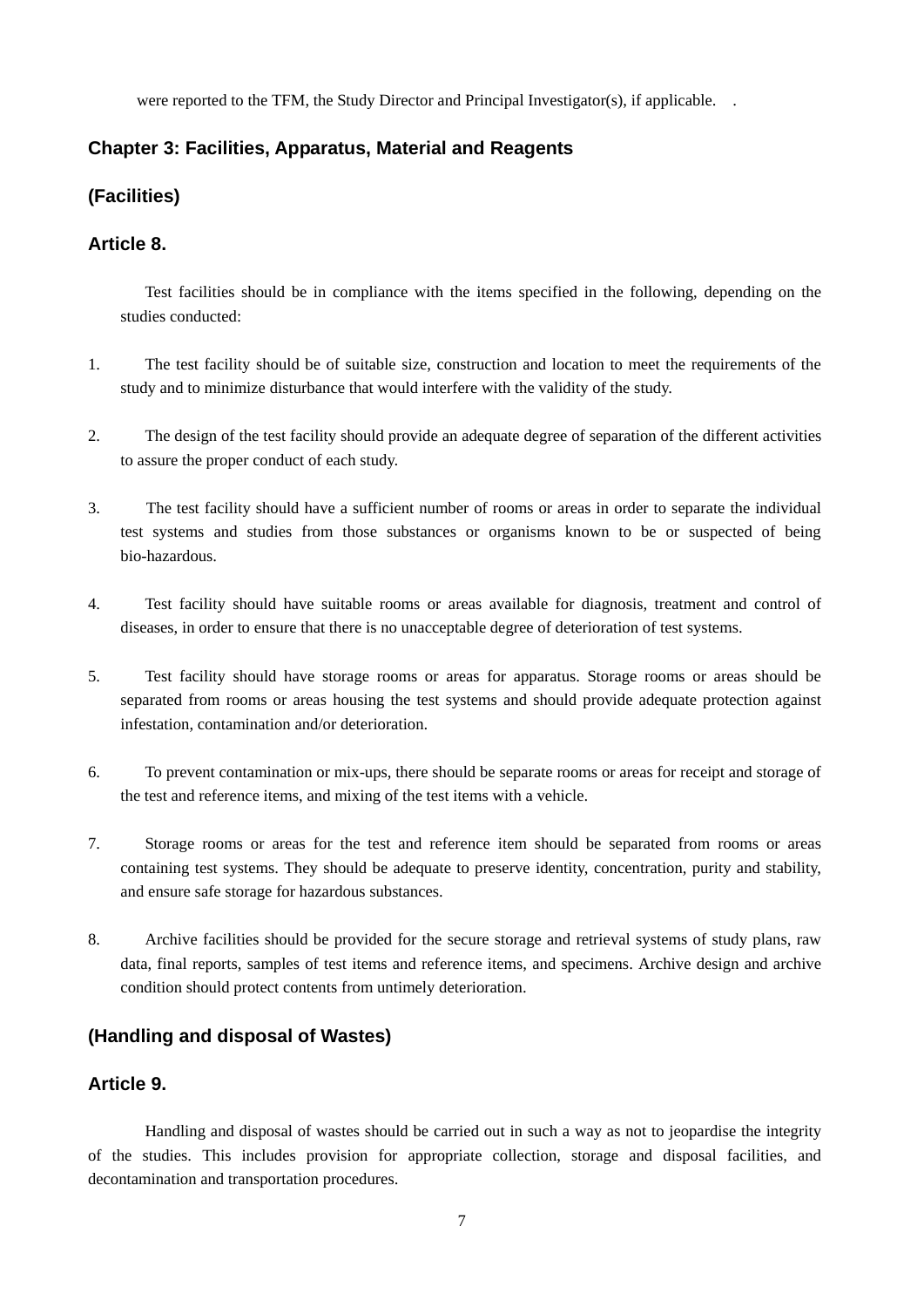# **(Apparatus, Materials and Reagents)**

# **Article 10.**

- 1. Apparatus, including validated computerized systems, used for the generation, storage and retrieval of data, and for controlling environmental factors relevant to study should be suitably located and of appropriate design and adequate capacity.
- 2. Apparatus used in a study should be periodically checked, cleaned, maintained, and calibrated in accordance with SOPs. Records of these activities should be maintained. Calibration should, where appropriate, be traceable to national or international standards of measurement.
- 3. Apparatus and materials used in a study should not interfere adversely with the test systems.
- 4. Chemicals, reagents, and solution should be labelled to indicate identity (with concentration if appropriate), expiry date and specific storage instructions. Information concerning source, manufacture or preparation date and stability should be available. The expiry date may be extended on the basis of documented evaluation or analysis.

# **Chapter 4: Operation and Handling of Test item, etc.**

# **(Test systems) Article 11.**

- 1. Physical/chemical
	- (1) Apparatus used for the generation of physical/chemical data should be suitably located and of appropriate design and adequate capacity.
	- (2) The integrity of the physical/chemical test systems should be ensured.
- 2. Biological (if applicable)
	- (1) Proper condition should be established and maintained for the storage, housing, handling and care of biological test systems, in order to ensure quality of the data.
	- (2) Newly received animal and plant test systems should be isolated until their health status has been evaluated.
	- (3) If any unusual mortality or morbidity occurs, this lot should not be used in studies and, when appropriate, should be humanely destroyed.
	- (4) At the experimental starting date of a study, it should be ensured that test systems should be free from any disease or condition that might interfere with the purpose or conduct of the study.
	- (5) Test systems that become diseased or injured during the course of a study should be isolated and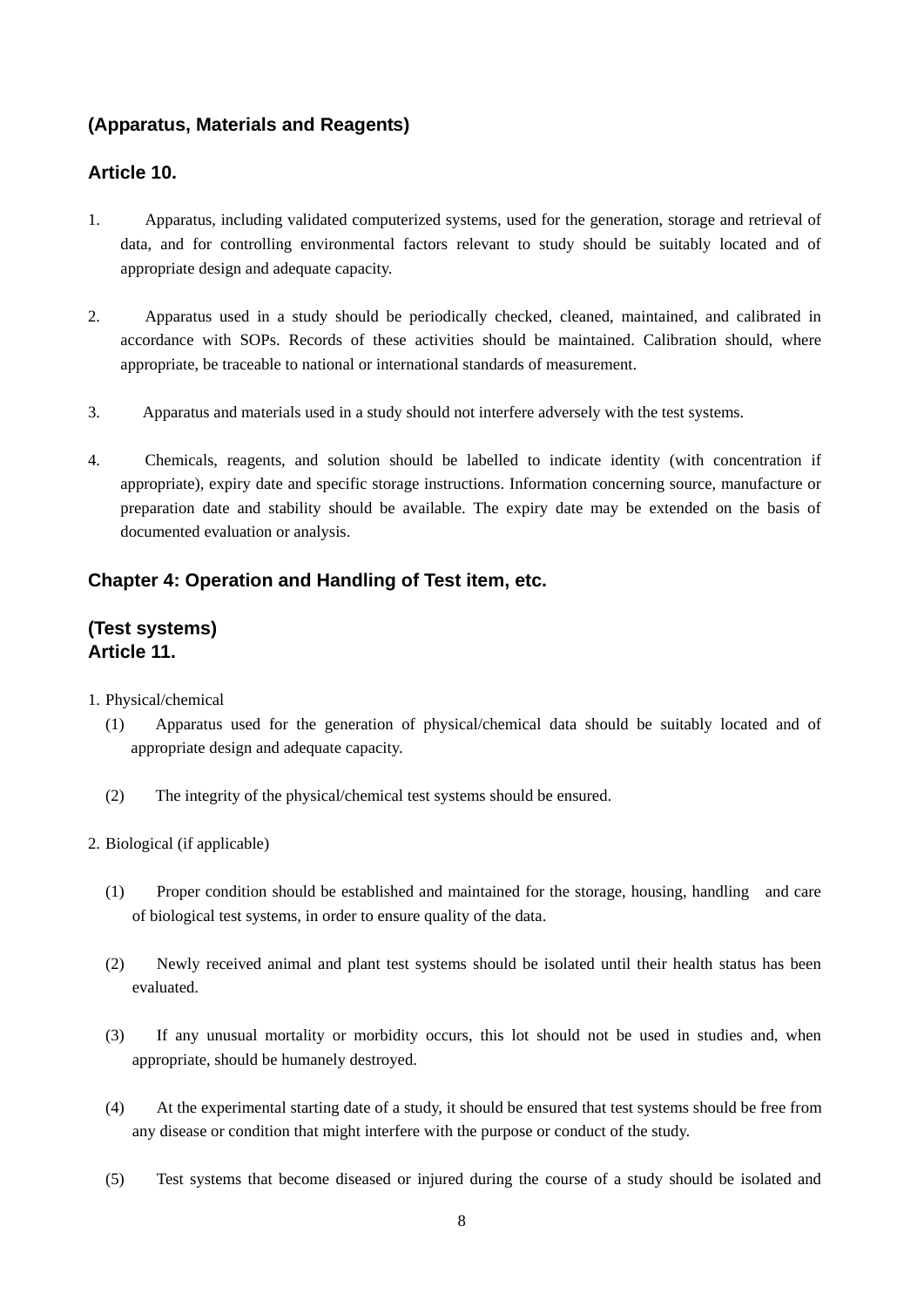treated, if necessary to maintain the integrity of the study.

- (6) Any diagnosis and treatment of any disease before or during a study should be recorded.
- (7) Records of source, date of arrival, and arrival condition of test systems should be maintained.
- (8) Biological test system should be acclimatized to the test environment for an adequate period before the first administration/application of the test or reference item.
- (9) All information needed to properly identify the test systems should appear on their housing or containers. Individual test systems that are to be removed from their housing or containers during the conduct of the study should bear appropriate identification.
- (10) During use, housing or containers for test systems should be cleaned and sanitary condition of them should be maintained. Any material that comes into contact with the test system should be free of contaminants at levels that would interfere with the study. Bedding for animals should be changed as required by sound husbandry practice. Use of pest control agents or disinfectants should be documented.
- (11) Test systems used in field studies should be located so as to avoid interference in the study from spray drift and from past usage of Agricultural Chemicals.

# **(Receipt, handling, sampling and storage of test and reference items)**

### **Article 12.**

- 1. Records including test item and reference item characterization, date of receipt, expiry date, quantities received and used in studies should be maintained.
- 2. Handling, sampling, and storage procedures should be identified in order that the homogeneity and stability are assured to the degree possible and contamination or mix-up are precluded.
- 3. Storage container(s) should carry identification information, expiry date, and specific storage instructions.
- 4. Each test and reference item should be appropriately identified (e.g., code, Chemical Abstracts Service Registry Number [CAS number], name, biological parameters).
- 5. For each study, the identity of the test or reference items should be known (the identity includes batch or lot number, purity, composition, concentrations, or other characteristics to appropriately define each batch or lot of these items.).
- 6. In cases where the test item is supplied by the sponsor, there should be a mechanism developed in co-operation between the sponsor and the test facility to verify the identity of the test item subject to the study.
- 7. The stability of test and reference items under storage and test conditions should be known for all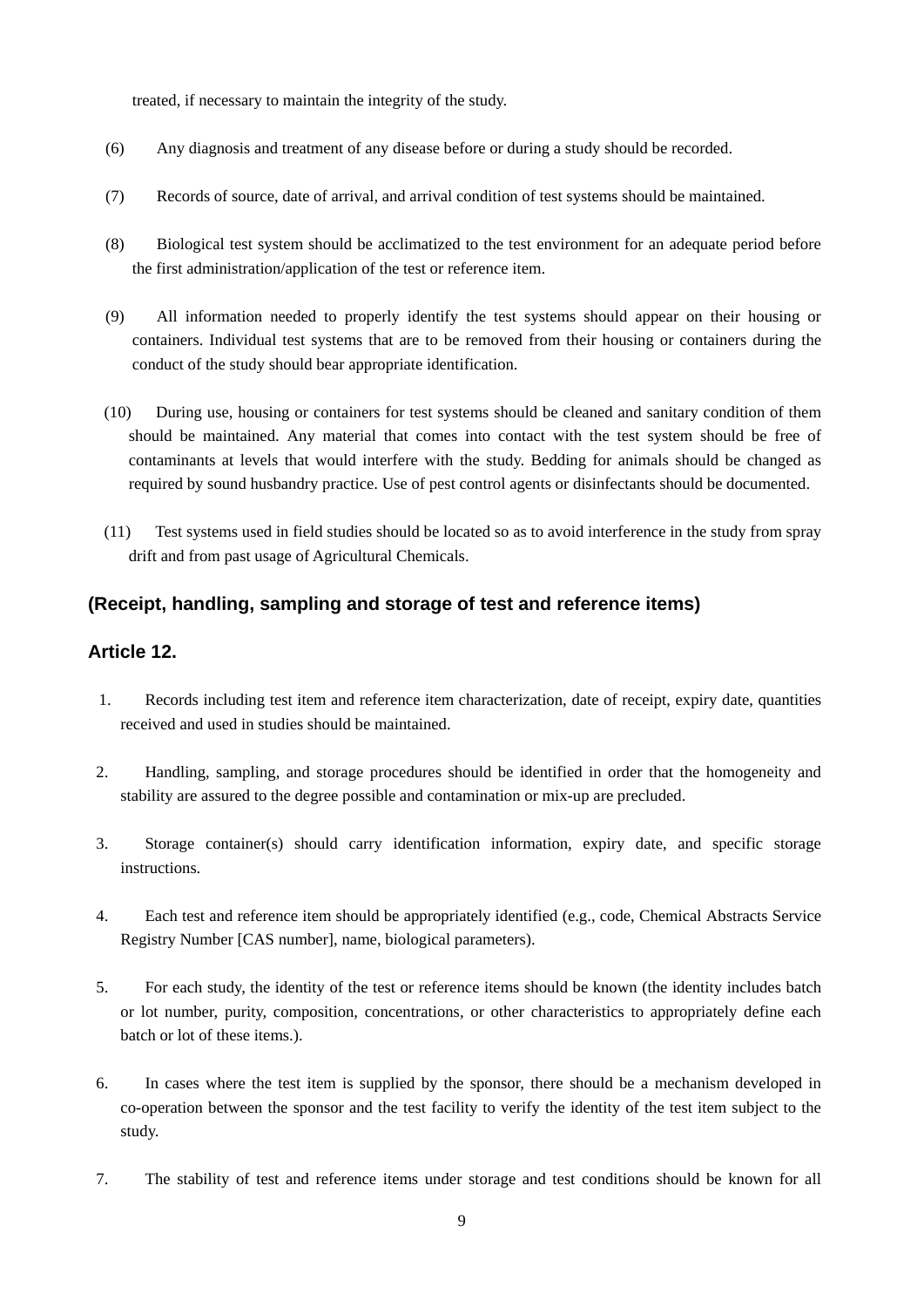studies.

- 8. If the test item is administered or applied in a vehicle, the homogeneity, concentration and stability of the test item in that vehicle should be determined.
- 9. A sample for analytical purpose from each batch or lot of test item should be retained for all studies except those studies of which experimental period are shorter than 4 weeks.

# **(SOPs)**

# **Article 13.**

- 1. A test facility should have written SOPs approved by the TFM that are intended to ensure the quality and integrity of all data generated by that test facility. Revision to the SOPs should be approved by the TFM.
- 2. Each separate test facility unit or area should have available current SOPs relevant to the activities being performed therein. Published text books, analytical methods, article and manuals may be used as supplements to these SOPs.
- 3. Deviations from SOPs related to the study should be documented and should be acknowledged by the Study Director and the Principal Investigator(s), as applicable.
- 4. At a minimum, the following categories of test facility activities should be included in SOPs:
	- (1) Test and reference items Receipt, identification, labelling, handling, sampling and storage.
	- (2) Apparatus Use, maintenance, cleaning and calibration.
	- (3) Computerized systems Validation, operation, maintenance, security, change control and back-up.
	- (4) Materials, reagents and solutions Preparation and labelling
	- (5) Record keeping, reporting, storage, and retrieval Coding of studies, data collection, preparation of report, indexing systems, handling of data, including the use of computerized systems.
	- (6) Test system (where applicable)
		- a) Room preparation and environmental room conditions for test system.
		- b) Procedures for receipt, transfer, proper placement, characterization, identification and care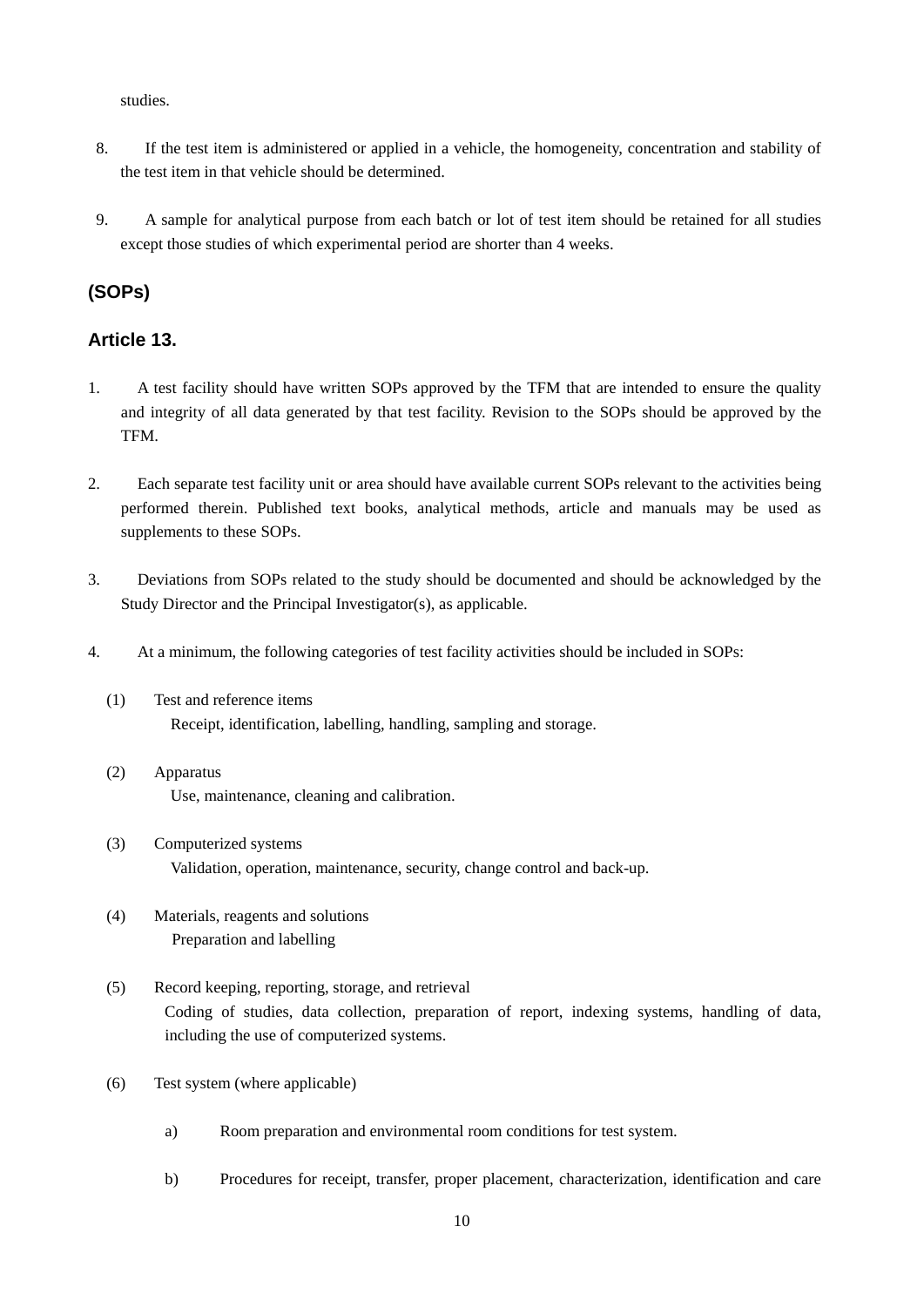of the test system.

- c) Test system preparation, observations and examinations, before, during and at the conclusion of the study.
- d) Handling of test system individuals found moribund or dead during the study.
- e) Collection, identification and handling of specimens including necropsy and histopathology.
- f) Sitting and placement of test systems in test plots.
- (7) Quality assurance procedures Operation of Quality Assurance personnel in planning, performing, documenting and reporting inspections.

# **Chapter 5: Study plan and performance of study**

# **(Study plan)**

# **Article 14.**

- 1. For each study, a written study plan should be prepared prior to the initiation of the study. The study plan should be approved by the Study Director with his dated signature or seal and also verified for GLP compliance by Quality assurance personnel as specified in Article 7-4-(2) above.
- 2. Amendments to the study plan should be approved by the Study Director with his dated signature or seal, and should be maintained with the study plan.
- 3. Deviations from the study plan should be described, explained, and approved by the Study Director and/or Principal Investigator(s) with his (their) dated signature or seal and maintained with the study raw data.
- 4. At a minimum, the study plan should contain the following information:
	- (1) Identification of the study, the test item and reference item
		- a) A descriptive title
		- b) A statement which reveals the nature and purpose of the study
		- c) Identification of the test item by its name, abbreviation or code number
		- d) The reference item to be used
	- (2) Information concerning the sponsor and the test facility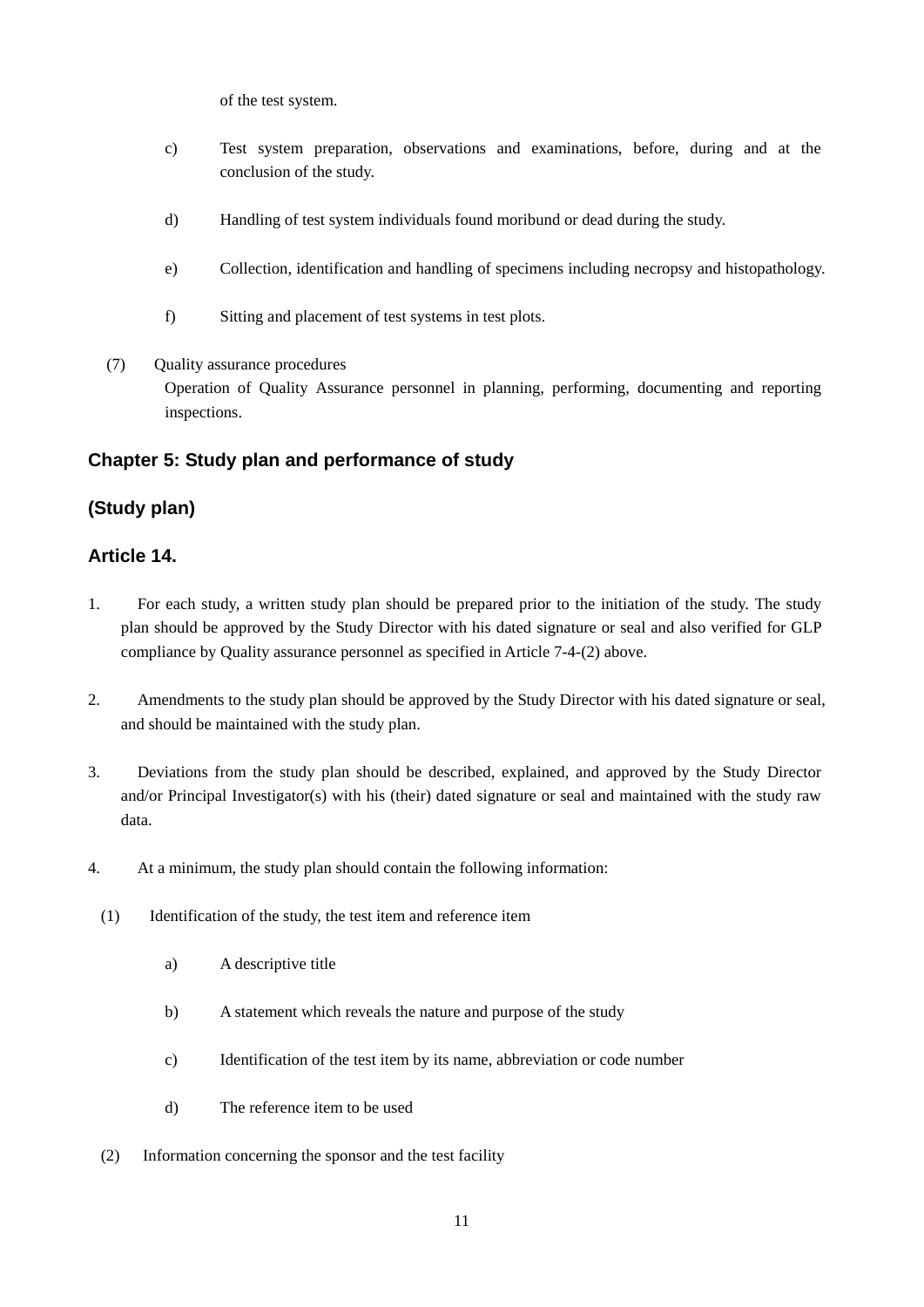- a) Name and address of the sponsor
- b) Name and address of any test facilities and test sites involved
- c) Name and affiliation of the Study Director
- d) Name and affiliation of the Principal Investigator(s), and the phase(s) of the study delegated by the Study Director and under the responsibility of the Principal Investigator(s).

### (3) Dates

- a) The study initiation date
- b) The proposed experimental starting and completion dates

### (4) Test methods

Reference to the test guideline (e.g. the test guideline notified the Director-General, MAFF and the OECD test guideline) to be used.

- (5) Issues (where applicable)
	- a) The justification for selection of the test system
	- b) Characterization of the test system (e.g. the species, strain, substrain, source of supply, number, body weight range, sex, age and other pertinent information)
	- c) The method of administration or application of test or reference item and the reason for the choice
	- d) The dose levels and/or concentration(s), frequency, and duration of administration/applications
	- e) Detailed information on the experimental design, including a description of the chronological procedure of the study, all methods, materials and conditions, type and frequency of analysis, measurements, observations and examinations to be performed, and statistical methods to be used.
- (6) Records A list of records to be retained

# **(Conduct of the study)**

# **Article 15.**

1. A unique identification should be given to each study. Specimens from the study should be identified to confirm their origin.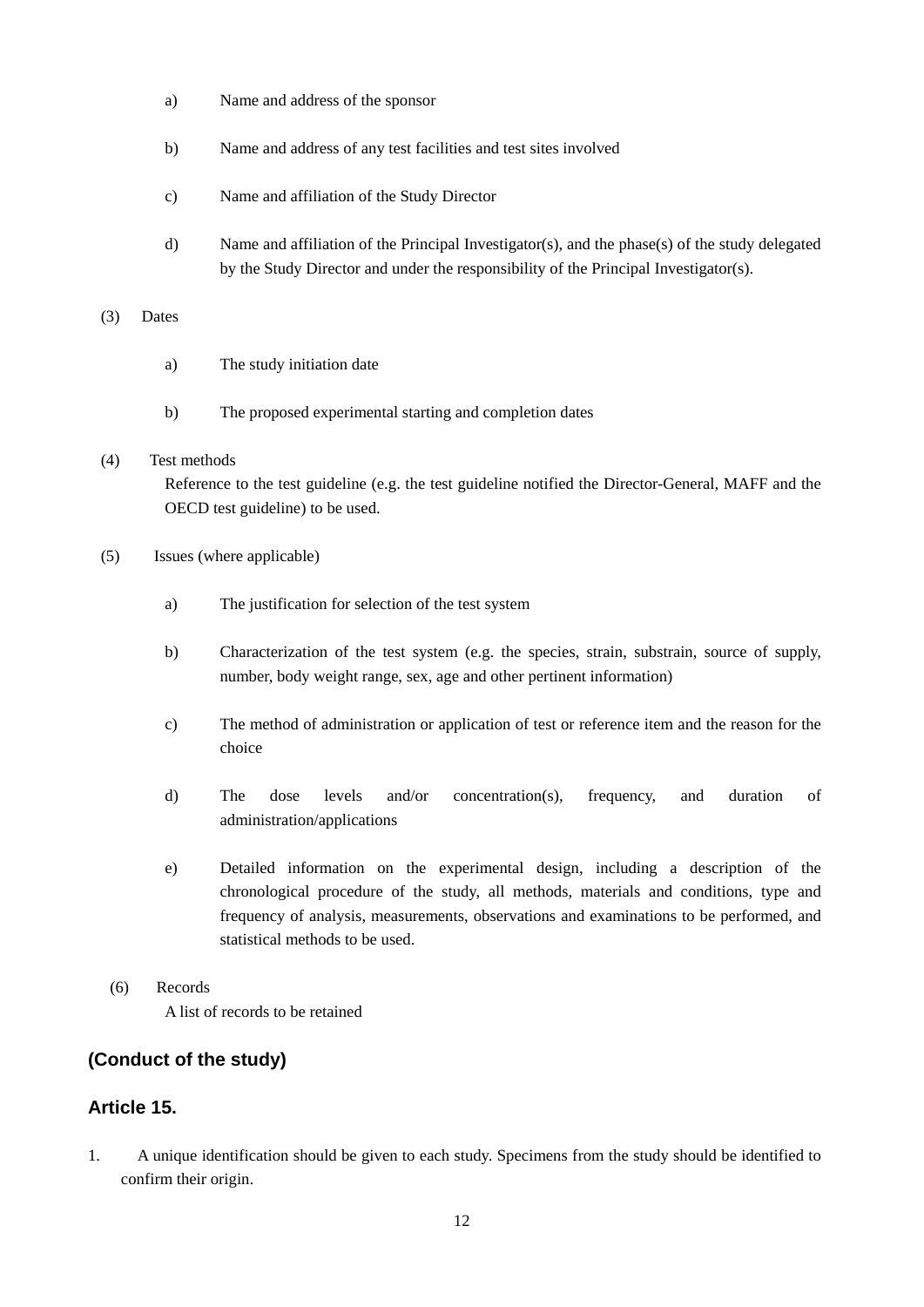- 2. The study should be conducted in accordance with the study plan.
- 3. All data generated during the conduct of the study should be recorded promptly, accurately, and legibly by the individual entering the data. These entries should be signed or sealed and dated.
- 4. Any change in the raw data should be made so as not to obscure the previous entry, should indicate the reason for change and should be dated and signed or sealed by the individual making the change.
- 5. Data generated as a direct computer input should be identified at the time of data input by the individual(s) responsible for direct data entries. Computerized system should be designed to change the data without obscuring the original data

# **Chapter 6: Reporting of study results and storage.**

# **(Reporting of study results)**

### **Article 16.**

- 1. A final report should be prepared for each study.
- 2. Reports of the Principal Investigator(s) or scientist(s) involved in the study should be signed or sealed and dated by them.
- 3. The final report should be signed or sealed and dated by the Study Director to indicate his responsibility for the validity of the data. A GLP compliance statement, which describes that the study was conducted in compliance with the GLP for Agricultural Chemicals, should be also signed or sealed and dated by the Study Director and be included in or attached to the final report.
- 4. Corrections and additions to a final report should clearly describe (specify) the reason for the corrections or additions in the final report and should be signed or sealed and dated by the Study Director.
- 5. At a minimum, the final report should include the following information:
	- (1) Identification of the study, test item and reference item
		- a) A descriptive title
		- b) Identification of the test item by its name, abbreviation or code number
		- c) The name of reference item to be used
		- d) Characterization of the test item including purity, stability and homogeneity
	- (2) Information concerning the sponsor and the test facility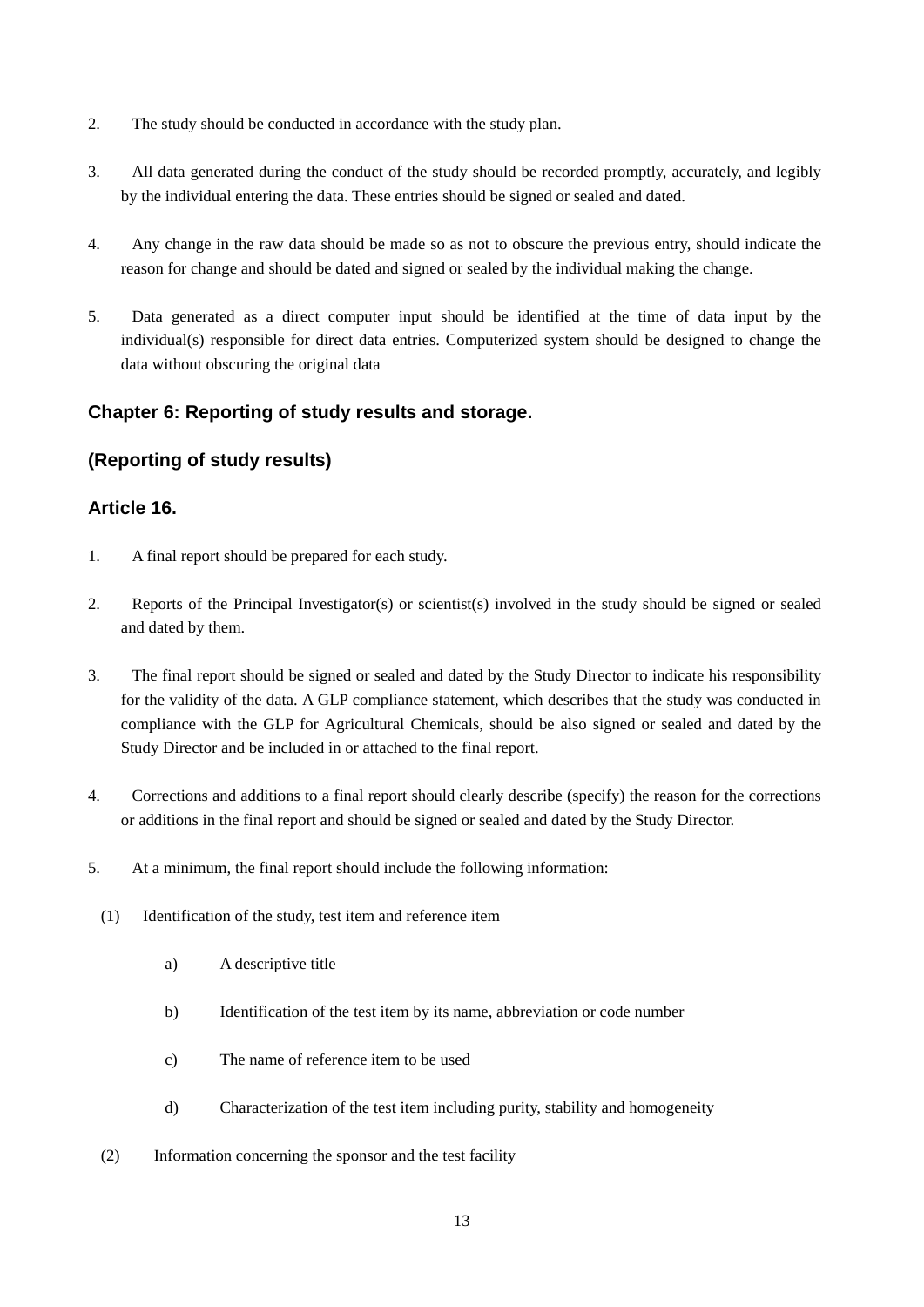- a) Name and address of the sponsor
- b) Name and address of any test facilities and test sites involved
- c) Name and affiliation of the Study Director
- d) Name and affiliation of the Principal Investigator(s) and the phase(s) of the study delegated, if applicable.
- e) Name and affiliation of scientists having contributed reports to the final report.

### (3) Dates

- a) Study initiation date
- b) Experimental starting and completion dates
- (4) Quality Assurance Pragramme Statement

A Quality Assurance Programme statement listing the types of inspections made and their dates, including the phase(s) inspected, and their dates any inspection results were reported to the TFM (also to Test site management(s), if appointed) and the Study Director and the Principal Investigator(s), if applicable.

- (5) Description of materials and test methods
	- a) Description of methods and materials used.
	- b) Reference to the test guideline (e.g. the test guideline notified by the Director-General, MAFF and the OECD test guideline) used.

### (6) Results

- a) A summary of results
- b) All information and data required by the study plan
- c) A presentation of the results, including calculation and determination of statistical significance
- d) An evaluation and discussions of the results and, where appropriate, conclusions

### (7) Storage

The location(s) where the study plan, samples of test and reference items, specimens, raw data and the final report are to be stored.